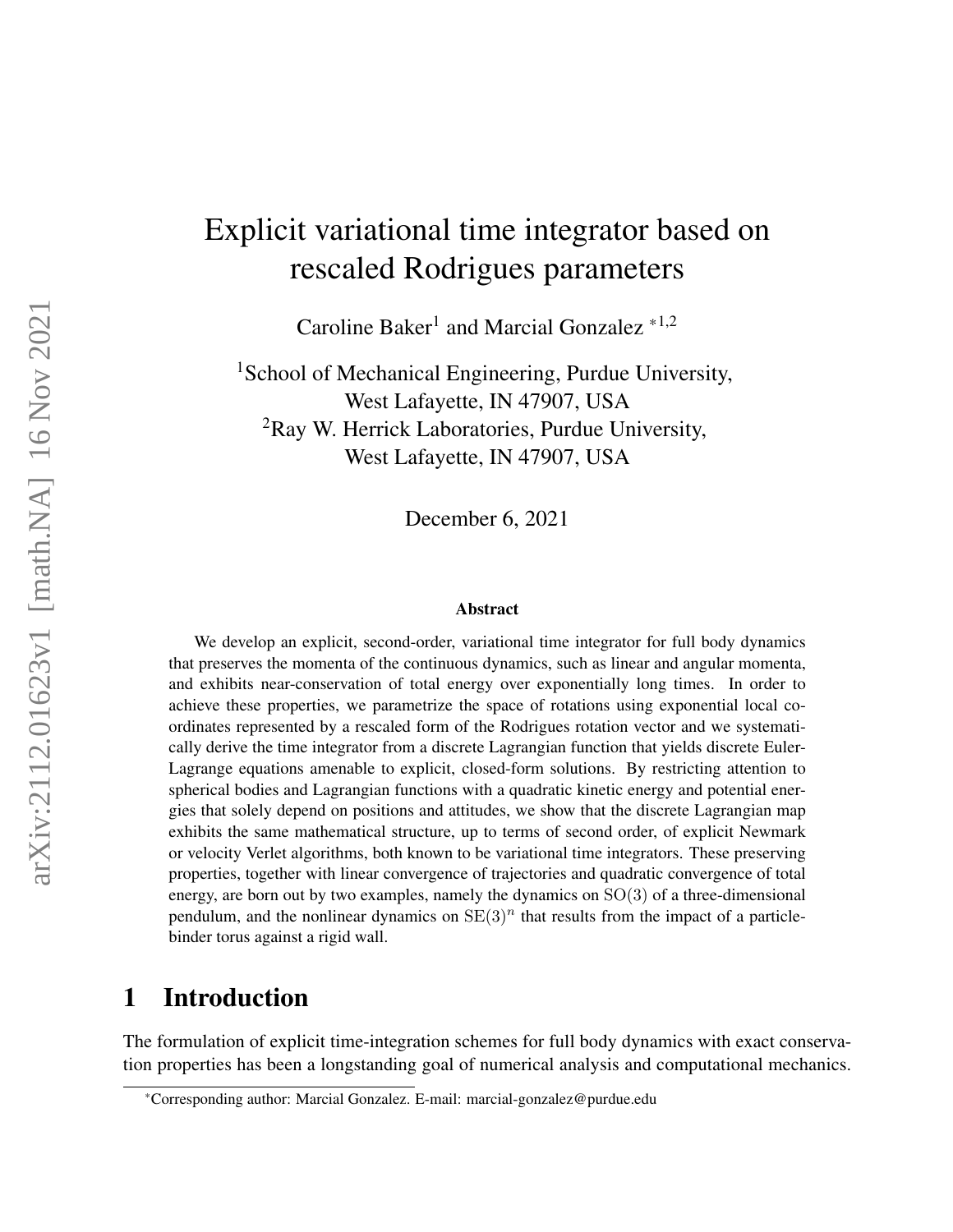The reasons are two-fold. Firstly, integrators with a fixed time step cannot simultaneously preserve energy, the symplectic structure and other conserved quantities, such as linear and angular momenta [\[22\]](#page-19-0). This restriction was overcome for dynamics on  $E(3)^n$  by Gonzalez and Ortiz [\[6\]](#page-18-0) who proposed a method of approximation for Lagrangian mechanics consisting of replacing the Lagrangian function of the system by a sequence of approximate Lagrangians that can be solved exactly. Since these approximate solutions are the exact trajectories of the approximate Lagrangian, they are symplectic and preserve total energy and all momentum maps whose associated symmetries are preserved by the approximate Lagrangians. Secondly, the configuration manifold  $SE(3)$ is a Lie group and its representation is challenging since the space of finite three-dimensional rotations is not linear. A common approach for this representation is to introduce a linear approximation, at least locally, and use local coordinates in the form of, among others: (i) three angle coordinates, such as Euler angles, or (ii) exponential coordinates given by a rotation vector  $\theta \in \mathbb{R}^3$ such that  $R = e^{S(\theta)}$ . These descriptions often involve complicated trigonometric or transcendental expressions and introduce complexity in the analysis and computations.

The design of symplectic-momentum methods can be accomplished in a systematic and natural manner by recourse to a discrete version of Hamilton's variational principle based on an approx-imating discrete Lagrangian (cf., for example [\[15,](#page-18-1) [14,](#page-18-2) [8\]](#page-18-3) and references therein). The resulting variational time integrators are, for a nondissipative and nonforced case, symplectic and momentum preserving. Experience has shown that, while not being exactly energy conserving, constant time-step symplectic-momentum methods tend to exhibit good energy behavior over exponentially long times (see, for example,  $[10]$  for Lagrangian dynamics on  $E(3)^n$ ,  $[11, 13, 12]$  $[11, 13, 12]$  $[11, 13, 12]$  $[11, 13, 12]$  $[11, 13, 12]$  for Lagrangian dynamics on  $SE(3)<sup>n</sup>$ , and references therein).

It bears emphasis that variational time integrators for full body dynamics based on Lie group computations, such as the Lie group variational integrators developed by Lee, Leok and McClamroch [\[11\]](#page-18-5), require the solution, in the space of rotations, of an implicit equation for the relative attitude between two integration steps. Alternatively, variational integrators for rigid body dynamics in terms of unit quaternions, such as the work by Wendlandt and Marsden [\[21\]](#page-19-1), require the enforcement constraints through Lagrange multipliers. Recently, Campello [\[5\]](#page-17-0) proposed an interesting parametrization of the space of rotations that uses exponential local coordinates represented by a rescaled form of the Rodrigues rotation vector. This parametrization eliminates the need of reprojections, constraints, and the use of complicated trigonometric or transcendental expressions. The time integration scheme proposed by Campello, however, is not derived from a discrete Lagrangian, it is implicit, in general, and its explicit version results in a first-order time integrator with stability issues at large time steps.

In this work, we combine and extend the work by Leok and Campello, and their co-workers, to develop an explicit, second-order, variational time integrator for full body dynamics that preserves the momenta of the continuous dynamics, such as linear and angular momenta, and exhibits nearconservation of total energy over exponentially long times.

The paper is organized as follows. The variational integrator based on rescaled Rodrigues parameters is defined in Section 2. We next illustrate the convergence, accuracy and conservation properties of the proposed time-stepping scheme with two selected examples of application. Fist, the dynamics of a three-dimensional pendulum in  $SO(3)$  is studied in Section 3. Second, the impact of a particle-binder torus against a rigid wall is studied in Section 4 using particle-binder-particle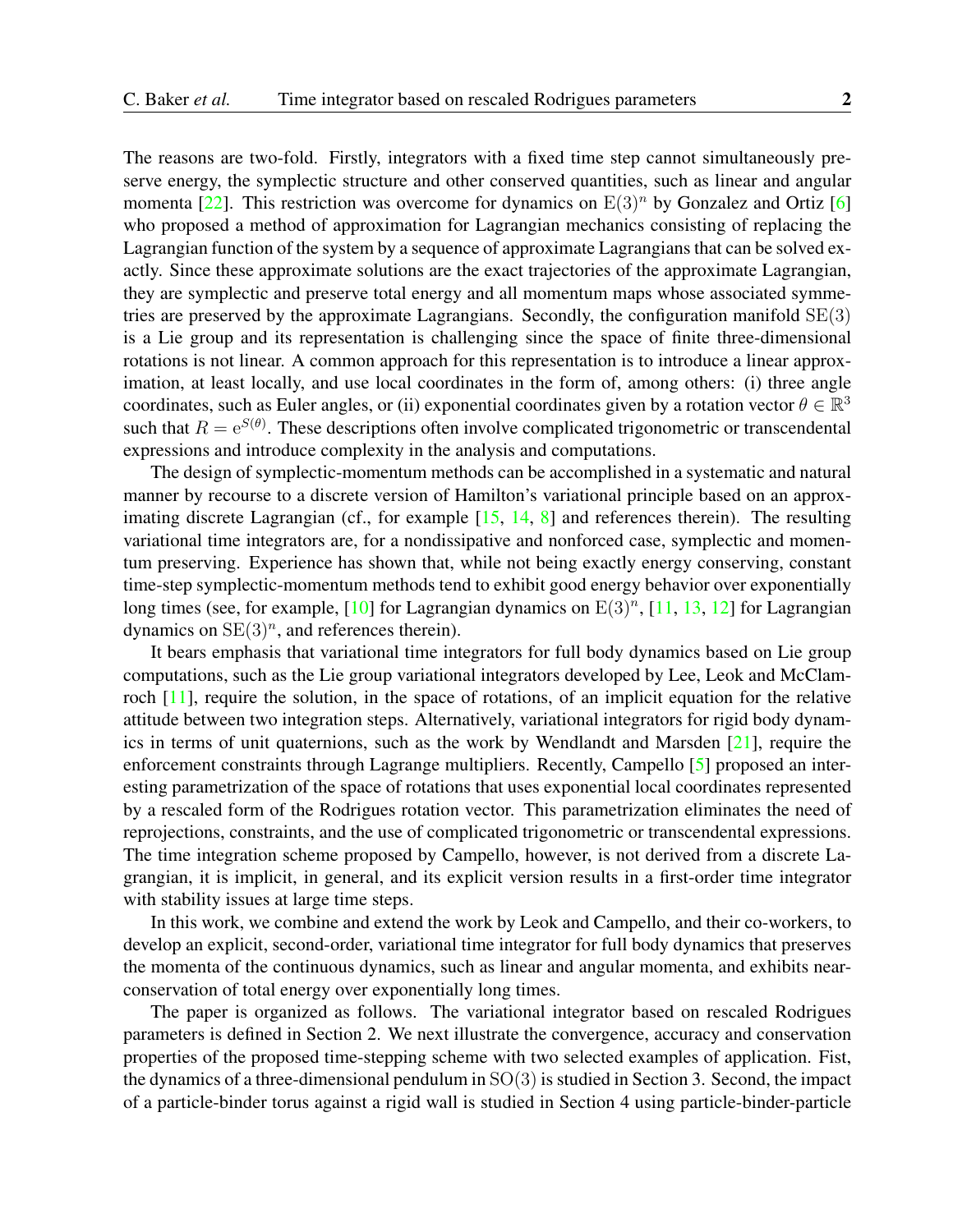interactions in  $SE(3)^n$ . Finally, a summary and concluding remarks are collected in Section 5.

# 2 Variational integrator based on rescaled Rodrigues parameters

The Lagrangian dynamics of a translating and rotating rigid body in three-dimensions, i.e., the Euclidean motion of a rigid body  $SE(3)$ :  $(R, x)$ , is given by  $t \to (R, x, R, \dot{x})$ , where  $R \in SO(3)$ is the attitude of the rigid body that transforms a vector from the body-fixed frame to the inertial frame,  $x \in \mathbb{R}^3$  is the position vector of the origin of the body-fixed frame expressed in the inertial frame,  $\hat{R} = RS(\omega)$  with  $\omega$  being the angular velocity vector in the body-fixed frame,  $S(\omega)$  is the skew matrix of vector  $\omega \in \mathbb{R}^3$ , and  $\dot{x}$  is the translational velocity vector of the rigid body expressed in the inertial frame. We restrict attention to Lagrangian functions with a quadratic kinetic energy, that is defined by

$$
L\left(R, x, \dot{R}, \dot{x}\right) = \frac{1}{2}\dot{x}^T m \dot{x} + \frac{1}{2} \text{tr}(R^T \dot{R} J_d \dot{R}^T R) - U(R, x) \tag{1}
$$

and, alternatively, for compactness, by

$$
\hat{L}(R, x, \omega, \dot{x}) = L(R, x, RS(\omega), \dot{x}) = \frac{1}{2}\dot{x}^T m \dot{x} + \frac{1}{2}\omega^T J \omega - U(R, x)
$$
\n(2)

where  $U(R, x)$  is the potential energy of the system, m is the mass of the body, J is the body's rotational moment of inertia in the body-fixed frame, with  $J_d = \frac{1}{2}$  $\frac{1}{2}$ tr(*J*)*I* – *J* and, thus, *J* =  $tr(J_d)I - J_d$ . We also restrict attention to spherical bodies and the special case in which the origin of the body-fixed frame is located at the center of mass of the body. Therefore, the rotational moments of inertia are the scalars J and  $J_d = J/2$ . Lagrangians of this form arise in a number of areas of application including particulate systems composed of spherical particles.

The configuration manifold  $SE(3)$  is a Lie group and its representation poses a special challenge in that the space of finite three-dimensional rotations is not linear. A common approach for this representation is to introduce a local linear approximation and local coordinates in the form of, among others, three angle coordinates (e..g., Euler angles) or exponential coordinates (e.g., Euler rotation vector  $\theta \in \mathbb{R}^3$  such that  $R = e^{S(\theta)}$ ), which in turn introduce complexity in the analysis and computations. In this work, we parametrize the space of rotations using exponential local coordinates and we choose a rescaled form of the Rodrigues rotation vector  $\alpha \in \mathbb{R}^3$  recently proposed by Piment, Campello and Wriggers [\[16,](#page-18-8) [4\]](#page-17-1), and adopted by Campello and co-workers [\[5\]](#page-17-0) for the dynamics of granular systems, that reduces computational overhead. Henceforth, we express the rotation motion R as a function of rotation vector  $\alpha$ . Specifically, the rescaled Rodrigues rotation vector is related to the Euler rotation vector by the following expression

$$
\alpha = \frac{\tan(\|\theta\|/2)}{\|\theta\|/2}\theta\tag{3}
$$

and it is related to the rotation matrix  $R(\alpha)$  by

$$
R(\alpha) = I + \frac{4}{4 + \|\alpha\|^2} \left[ S(\alpha) + \frac{1}{2} S(\alpha)^2 \right]
$$
 (4)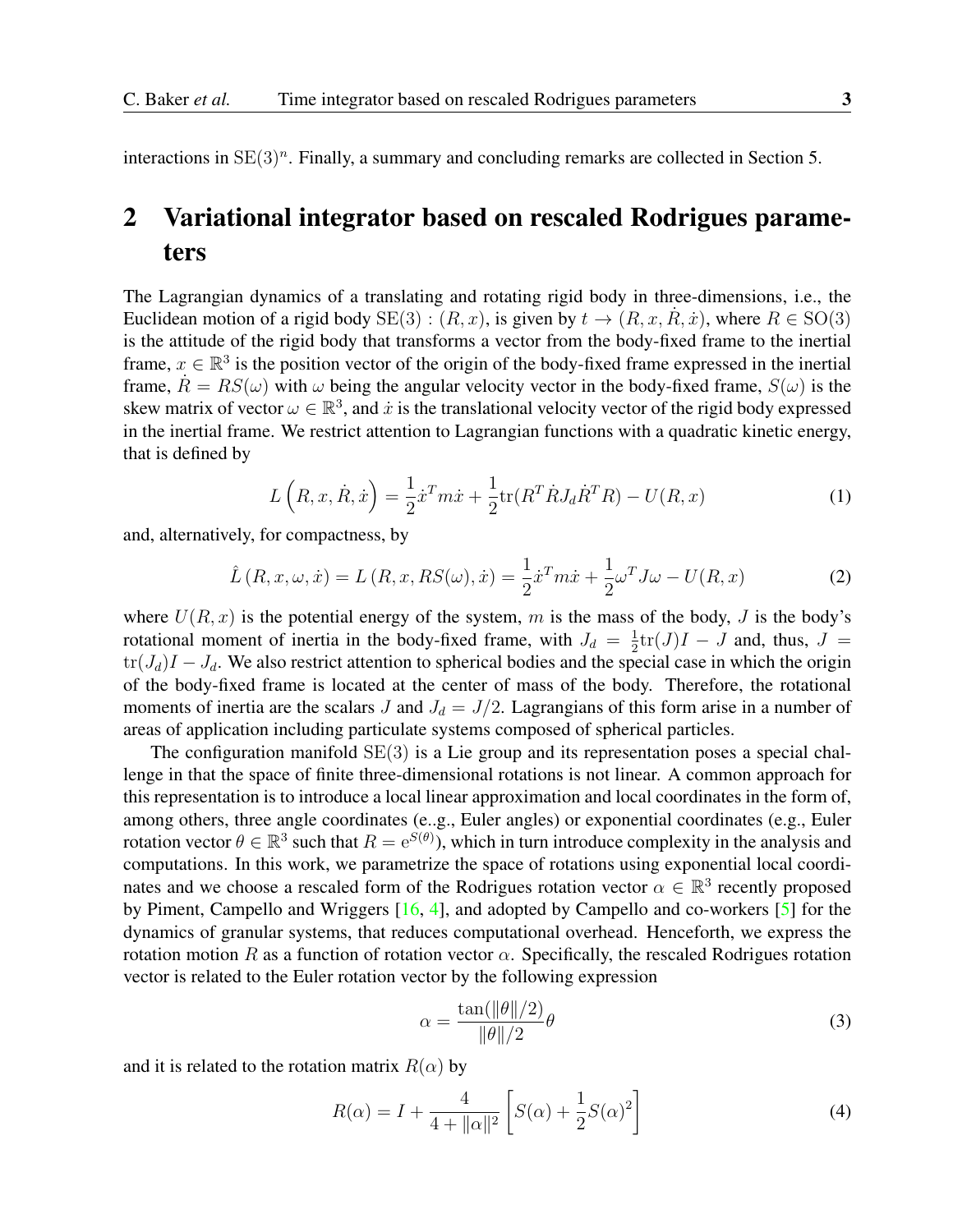where the exponential map  $R = e^{S(\theta)}$  has been replaced by the closed form expression known as the Euler-Rodrigues rotation formula. This parametrization of the space of rotations is not global, in the sense that it is not able to represent rotations of magnitude  $\|\theta\| = \pm \pi$ . Similarly, the modified Rodrigues rotation vector [\[18\]](#page-18-9), i.e.,  $\tan(\|\theta\|/4)$   $\theta/\|\theta\|$ , is singular at  $\|\theta\| = \pm 2\pi$ . On the contrary, the representation of the associated rotation matrix  $R(\alpha)$  is free from trigonometric functions and the composition of two successive rotations  $\alpha_{(1)}$  and  $\alpha_{(2)}$  is determined by the following simple expression

$$
\alpha_{(1)} \oplus \alpha_{(2)} = \frac{4}{4 - \alpha_{(1)} \cdot \alpha_{(2)}} \left[ \alpha_{(1)} + \alpha_{(2)} - \frac{1}{2} \alpha_{(1)} \times \alpha_{(2)} \right]
$$
(5)

where  $\alpha_{(1)}$  and  $\alpha_{(2)}$  are rescaled Rodrigues rotation vectors. It is worth noting that this composition automatically generates a rotation in  $SO(3)$ , without the need of constraints or reprojection techniques.

#### 2.1 Discrete Lagrangian based on rescaled Rodrigues parameters

Following the work of Lee, Leok and McClamroch [\[11\]](#page-18-5), a variational time integrator is derived from the following discrete Lagrangian function

$$
L_d(x_k, x_{k+1}, \alpha_k, \alpha_k \oplus \Delta \alpha_k) = \frac{h}{2} L\left(R(\alpha_k), x_k, \frac{R(\alpha_k \oplus \Delta \alpha_k) - R(\alpha_k)}{h}, \frac{x_{k+1} - x_k}{h}\right) + \frac{h}{2} L\left(R(\alpha_k \oplus \Delta \alpha_k), x_{k+1}, \frac{R(\alpha_k \oplus \Delta \alpha_k) - R(\alpha_k)}{h}, \frac{x_{k+1} - x_k}{h}\right)
$$
(6)

and the following approximation of the action integral

$$
S = \sum_{k=0}^{N-1} L_d(x_k, x_{k+1}, \alpha_k, \alpha_k \oplus \Delta \alpha_k) \approx \int_{t_0}^{t_N} L\left(R, x, \dot{R}, \dot{x}\right) dt \tag{7}
$$

where h is the time step, and  $x_k$  and  $\alpha_k$  are the position in the inertial frame and the rescaled Rodrigues rotation vector, respectively, at time  $t_k = kh$ . Variations are chosen to respect the geometry of the configuration space  $SE(3)$ :  $(R, x)$ . Specifically, the variation of  $x_k$  is given by  $x_k^{\epsilon} = x_k + \epsilon \delta x_k + \mathcal{O}(\epsilon^2)$ , where  $\delta x_k \in \mathbb{R}^3$  vanishes at  $k = 0$  and  $k = N$ . Similarly, the variation of  $R_k$  is given by  $R_k^{\epsilon} = R_k e^{\epsilon \eta_k} = R_k + \epsilon \delta R_k + \mathcal{O}(\epsilon^2)$ , and thus  $\delta R_k = R_k \eta_k$ , where  $\eta_k \in \text{so}(3)$ is a skew-symmetric matrix that vanishes at  $k = 0$  and  $k = N$ . The discrete version of Hamilton's variational principle then gives

$$
\delta S = 0 = \sum_{k=1}^{N-1} -\delta x_k \left[ \frac{1}{h} m(x_{k+1} - 2x_k + x_{k-1}) + h \frac{\partial U_k}{\partial x_k} \right] + \text{tr} \left( \eta_k \left[ \frac{1}{h} R_k^T R_{k+1} J_d - \frac{1}{h} J_d R_{k-1}^T R_k + h R_k^T \frac{\partial U_k}{\partial R_k} \right] \right)
$$
(8)

with  $R_k = R(\alpha_k)$ ,  $R_{k+1} = R(\alpha_k \oplus \Delta \alpha_k)$ , and  $U_k = U(R_k, x_k)$ . It is worth noting that  $R(\alpha_k \oplus \Delta \alpha_k)$ enforces  $R_{k+1} \in SO(3)$  automatically, without the need of constraints or reprojection techniques cf. [\[11\]](#page-18-5). Therefore, the following discrete Euler-Lagrange equations are obtained

$$
\frac{1}{h}m(x_{k+1} - 2x_k + x_{k-1}) + h\frac{\partial U_k}{\partial x_k} = 0
$$
\n(9)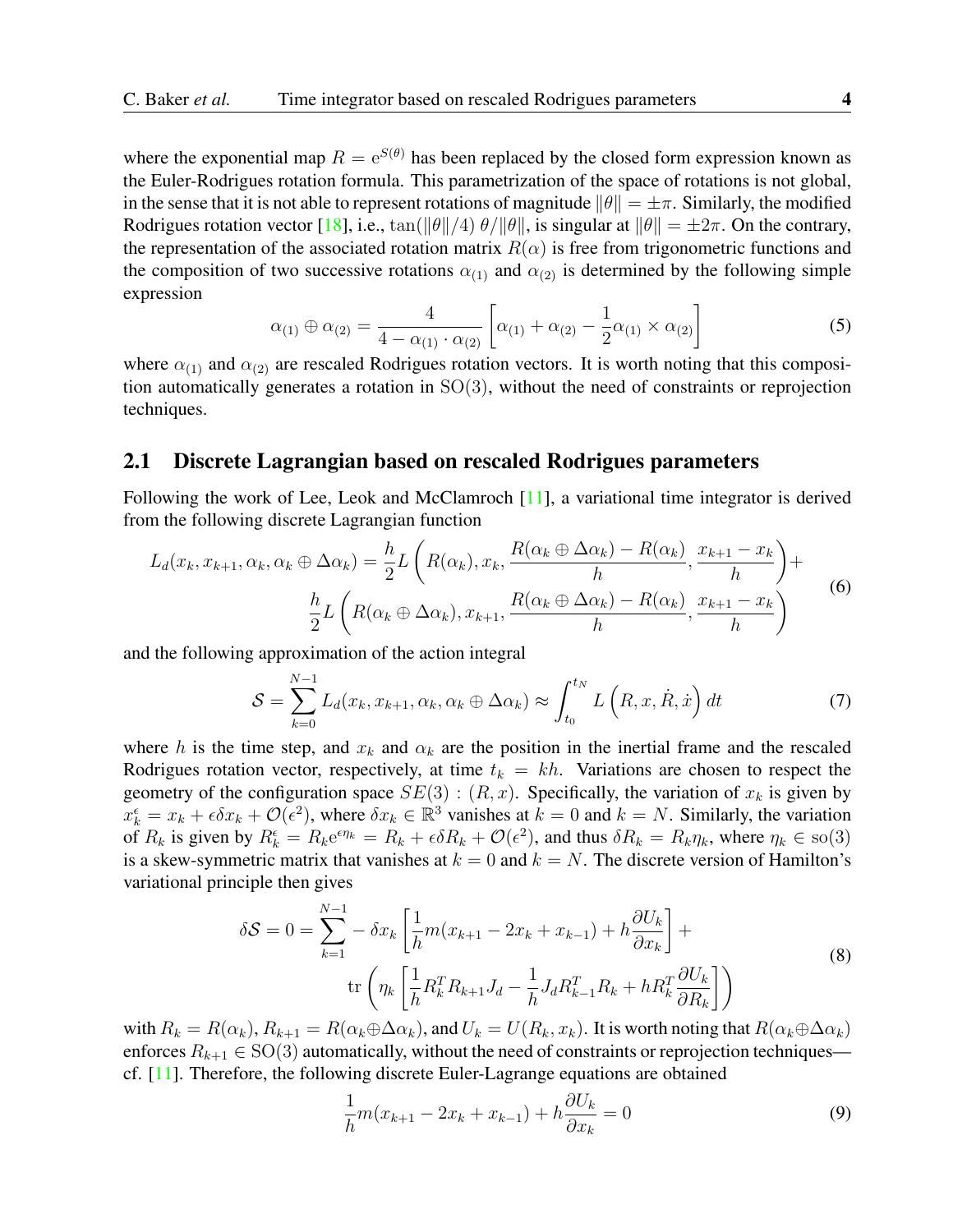and, since  $\eta_k$  is skew-symmetric,

$$
\frac{1}{h} \left( R_k^T R_{k+1} J_d - J_d R_{k-1}^T R_k - J_d R_{k+1}^T R_k + R_k^T R_{k-1} J_d \right) + h \left( R_k^T \frac{\partial U_k}{\partial R_k} - \frac{\partial U_k}{\partial R_k}^T R_k \right) = 0 \quad (10)
$$

for any choice of  $\delta x_k$  with  $\delta x_0 = \delta x_N = 0$ , and any choice of  $\eta_k$  that vanishes at  $k = 0$  and  $k = N$ .

By defining the momentum at time step k as the conjugate of  $x_k$  using the discrete Legendre transformation [\[11\]](#page-18-5), the following expression is obtained

$$
mv_k = -\frac{\partial L_d(x_k, x_{k+1}, \alpha_k, \alpha_k \oplus \Delta \alpha_k)}{\partial x_k} = \frac{m}{h}(x_{k+1} - x_k) + \frac{h}{2} \frac{\partial U_k}{\partial x_k}
$$
(11)

and, by employing the first discrete Euler-Lagrange equation obtained above, the momentum at time step  $k + 1$  is given by

$$
mv_{k+1} = -\frac{\partial L_d(x_{k+1}, x_{k+2}, \alpha_{k+1}, \alpha_k \oplus \Delta \alpha_{k+1})}{\partial x_{k+1}} = \frac{\partial L_d(x_k, x_{k+1}, \alpha_k, \alpha_k \oplus \Delta \alpha_k)}{\partial x_{k+1}}
$$
  
=  $\frac{m}{h}(x_{k+1} - x_k) - \frac{h}{2} \frac{\partial U_{k+1}}{\partial x_{k+1}}$  (12)

The discrete update map  $(x_k, v_k) \rightarrow (x_{k+1}, v_{k+1})$  is then given by

$$
x_{k+1} = x_k + hv_k + \frac{h^2}{2m}F_k
$$
\n(13a)

$$
v_{k+1} = v_k + \frac{h}{2m}(F_k + F_{k+1})
$$
\n(13b)

where  $F_k = -\partial U_k/\partial x_k$ . We note that for  $U(R, x)$ , both  $\alpha_k$  and  $\alpha_{k+1}$  are needed to evaluate  $F_k$ and  $F_{k+1}$  and, thus, this is presented next in turn.

Similarly, using the discrete analogue of the Legendre transformation [\[11\]](#page-18-5), we define the angular velocity vector in the body-fixed frame  $\omega_k$  at time step k as

$$
S(J\omega_k) = -\frac{\partial L_d(x_k, x_{k+1}, \alpha_k, \alpha_k \oplus \Delta \alpha_k)}{\partial R_k} + \frac{\partial L_d(x_k, x_{k+1}, \alpha_k, \alpha_k \oplus \Delta \alpha_k)}{\partial R_k}^T
$$
  
=  $\frac{1}{h} \left[ R_k^T R_{k+1} J_d - J_d R_{k+1}^T R_k \right] - \frac{h}{2} S(M_k)$  (14)

where  $S(M_k) = (\partial U_k/\partial R_k)^T R_k - R_k^T (\partial U_k/\partial R_k)$ . Thus, the discrete map  $(\alpha_k, \omega_k) \to (\Delta \alpha_k)$  is implicitly given by the following quadratic equation

$$
h\left(J\omega_k + \frac{h}{2}M_k\right) = 4JR_k^T \frac{\Delta\alpha_k}{4 + \|\Delta\alpha_k\|^2}
$$
\n(15)

with solution give by

$$
\Delta \alpha_k = \frac{2h}{1 + \sqrt{1 - h^2 ||\omega_k + \frac{h}{2J} M_k||^2}} R_k \left[ \omega_k + \frac{h}{2J} M_k \right]
$$
(16)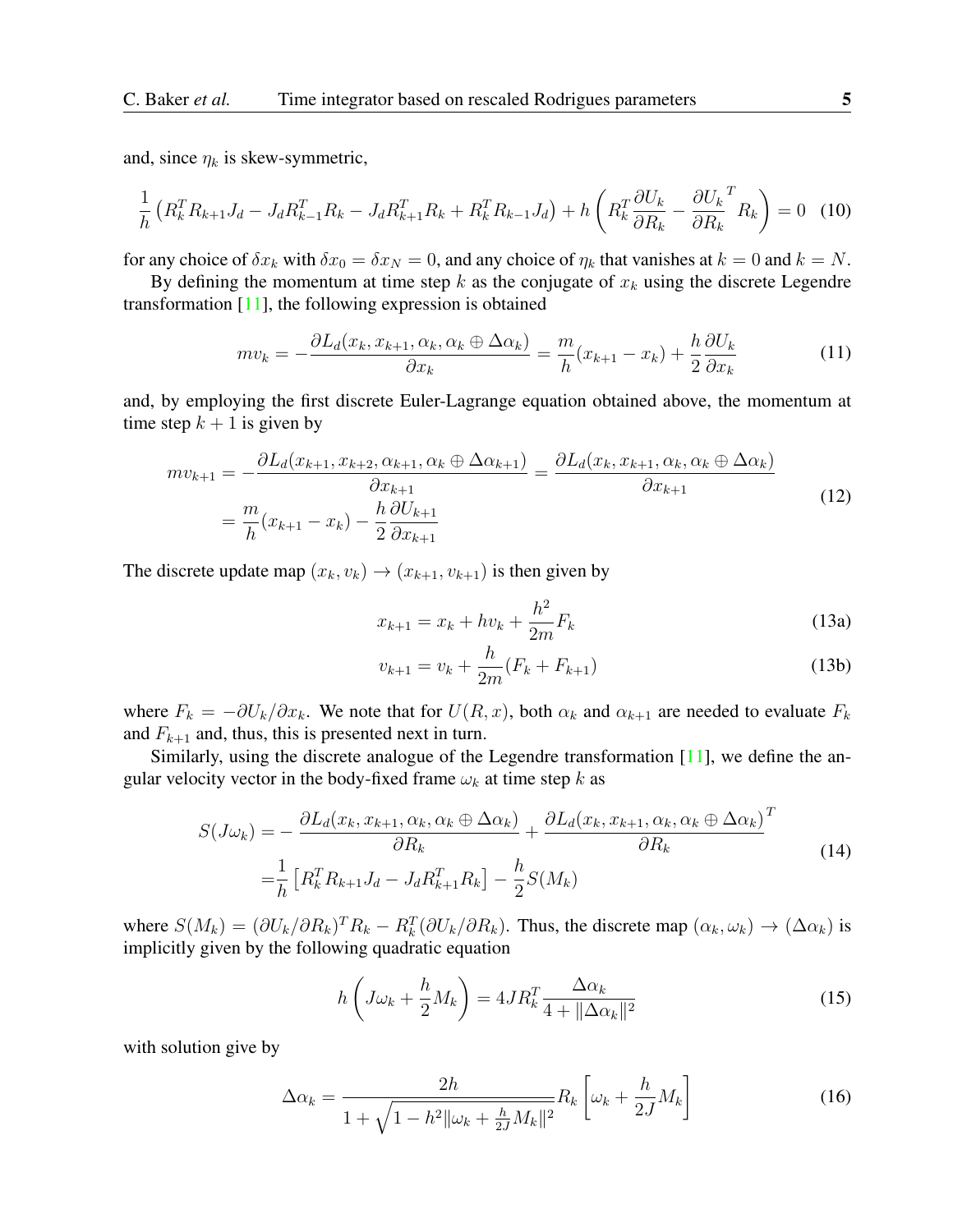for  $h^2 \|\omega_k + hM_k/2J\| < 1$ , i.e., for incremental rotations smaller than  $\pi/2$ . It is worth noting that the second solution of the quadratic equation doesn't fulfill the conditions of  $\|\Delta \alpha_k\| \to 0$ for  $\|\omega_k + hM_k/2J\| \to 0$ . The systematic investigation of the discrete map  $(\alpha_k, \omega_k) \to (\Delta \alpha_k)$ for a general moment of inertia  $J \in \mathbb{R}^3$ , i.e., for non-spherical particles, and the elucidation of closed-form analytical solutions, are worthwhile directions of future research.

By the same token, using the discrete analogue of the Legendre transform, we define  $\omega_{k+1}$  as

$$
S(J\omega_{k+1}) = \frac{\partial L_d(x_k, x_{k+1}, \alpha_k, \alpha_k \oplus \Delta \alpha_k)}{\partial R_{k+1}} - \frac{\partial L_d(x_k, x_{k+1}, \alpha_k, \alpha_k \oplus \Delta \alpha_k)}{\partial R_{k+1}}^T
$$
  
=  $\frac{1}{h} \left[ J_d R_k^T R_{k+1} - R_{k+1}^T R_k J_d \right] + \frac{h}{2} S(M_{k+1})$  (17)

and, using the second discrete Euler-Lagrange equation obtained above, the angular velocity vector at time step  $k+$  is then given by

$$
\omega_{k+1} = R_{k+1}^T R_k \left( \omega_k + \frac{h}{2J} M_k \right) + \frac{h}{2J} M_{k+1} \tag{18}
$$

Lastly, since the potential energy depends solely on the position and orientation of the rigid body, i.e.,  $U(\alpha, x)$ , the following discrete Lagrangian map is explicit

$$
(\alpha_k, x_k, \omega_k, v_k) \rightarrow (\alpha_{k+1}, x_{k+1}, \omega_{k+1}, v_{k+1})
$$
\n
$$
(19)
$$

and the attitude of the rigid body  $R(\alpha_k)$  can be reconstructed at any given time step.

It is worth noting that the Lie group variational integrators developed by Lee, Leok and Mc-Clamroch  $[11]$  require the solution, in the space of rotations, of an implicit equation for the relative attitude between two integration steps. Here, the relative attitude between two integration steps is conveniently given by  $\Delta \alpha_k$ , which follows from an explicit, closed-form expression. As noted above, the generalization of these variational integrators based on rescaled Rodrigues parameters to granular systems of non-spherical particles remains as an interesting topic of study.

#### 2.2 Explicit variational time integrator

The variational time itegrator is then defined by the discrete Lagrangian map

$$
(\alpha_k, x_k, \omega_k, v_k) \rightarrow (\alpha_{k+1}, x_{k+1}, \omega_{k+1}, v_{k+1})
$$
\n
$$
(20)
$$

given by

$$
x_{k+1} = x_k + hv_k + \frac{h^2}{2m} F_k
$$
\n(21a)

$$
\Delta \alpha_k = \frac{2h}{1 + \sqrt{1 - h^2 ||\omega_k + \frac{h}{2J} M_k ||^2}} R_k \left[ \omega_k + \frac{h}{2J} M_k \right] \quad \text{with } \alpha_{k+1} = \alpha_k \oplus \Delta \alpha_k \quad (21b)
$$

$$
v_{k+1} = v_k + \frac{h}{2m} \left[ F_k + F_{k+1} \right] \tag{21c}
$$

$$
\omega_{k+1} = R_{k+1}^T R_k \left[ \omega_k + \frac{h}{2J} M_k \right] + \frac{h}{2J} M_{k+1}
$$
\n(21d)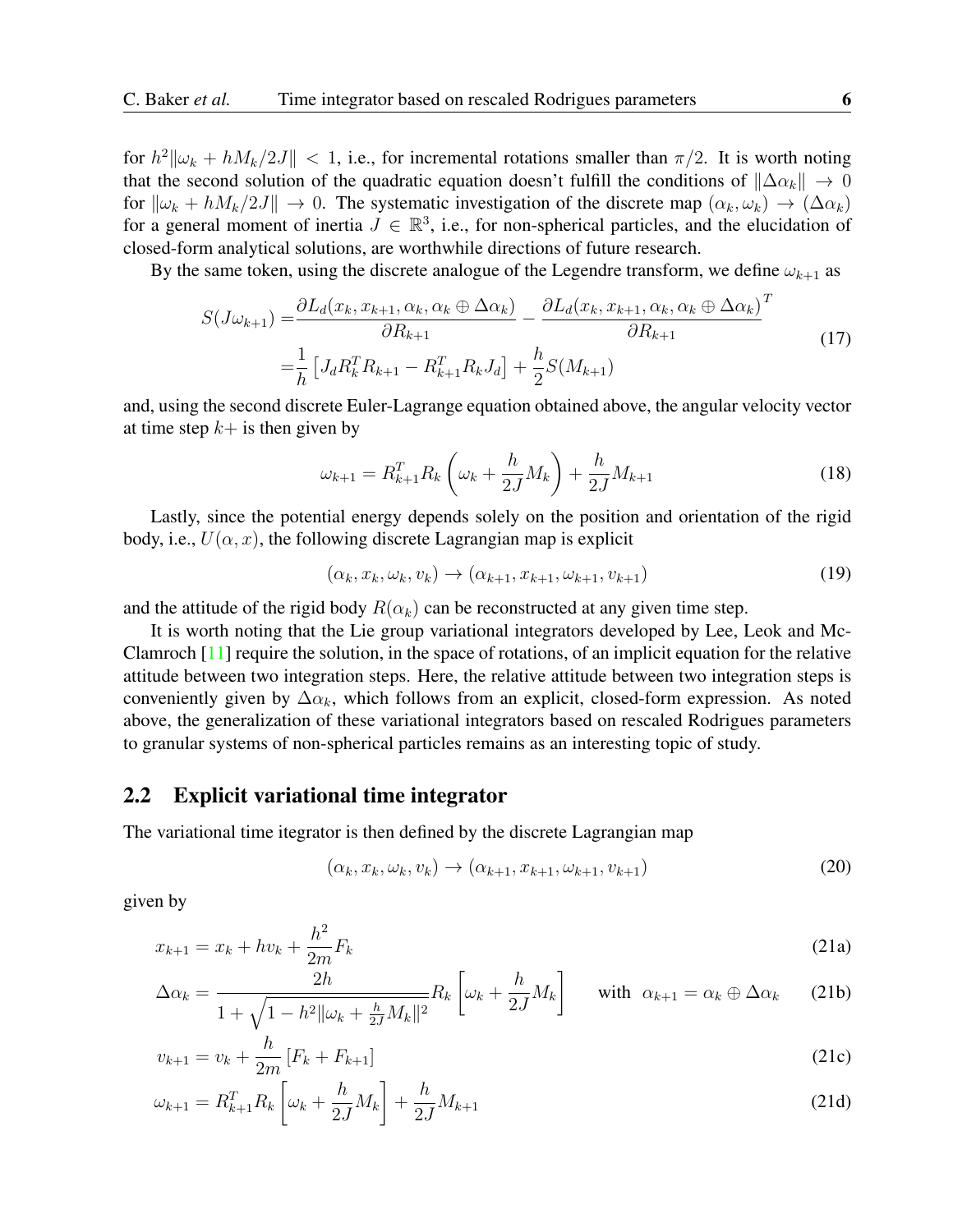Herein lies one advantage of using the rescaled Rodrigues parameters. The discrete map is an algebraic update that does not require trigonometry, unlike expressions involving quaternions or Euler angles.

This explicit variational time integrator can be recast by adopting a inertially fixed frame and defining  $\Omega = R\omega$  as the angular velocity vector in the inertial frame (as opposed to  $\omega$  in the bodyfixed frame), sometimes referred to as the spatial angular velocity vector. Using this change of variables, the variational time integrator is then defined by the following discrete Lagrangian map

$$
(\alpha_k, x_k, \Omega_k, v_k) \rightarrow (\alpha_{k+1}, x_{k+1}, \Omega_{k+1}, v_{k+1})
$$
\n
$$
(22)
$$

and given by

<span id="page-6-0"></span>
$$
x_{k+1} = x_k + hv_k + \frac{h^2}{2m}F_k
$$
\n(23a)

$$
\Delta \alpha_k = \frac{2h}{1 + \sqrt{1 - h^2 \|\Omega_k + \frac{h}{2J} R M_k\|^2}} \left[ \Omega_k + \frac{h}{2J} R M_k \right] \quad \text{with } \alpha_{k+1} = \alpha_k \oplus \Delta \alpha_k \quad (23b)
$$

$$
v_{k+1} = v_k + \frac{h}{2m} \left[ F_k + F_{k+1} \right] \tag{23c}
$$

$$
\Omega_{k+1} = \Omega_k + \frac{h}{2J} \left[ RM_k + RM_{k+1} \right] \tag{23d}
$$

where  $S(RM_k) = R_k S(M_k) R_k^T = R_k (\partial U_k / \partial R_k)^T - (\partial U_k / \partial R_k) R_k^T$ . For completeness, we note that  $\dot{R}_k = S(\Omega_k) R_k$ .

#### 2.3 Second-order time integrator *à la* explicit Newmark

It is worth noting that the first two leading order terms in the expansion of the rescaled Rodrigues parameters update are given

$$
\Delta \alpha_k = \frac{2h}{1 + \sqrt{1 - h^2 \|\Omega_k + \frac{h}{2J} RM_k\|^2}} \left[ \Omega_k + \frac{h}{2J} RM_k \right] = h\Omega_k + \frac{h^2}{2J} RM_k + \mathcal{O}\left(h^3\right) \tag{24}
$$

Therefore, the discrete Lagrangian map is simplified, by keeping linear and second order terms in h, as follows

<span id="page-6-1"></span>
$$
x_{k+1} = x_k + hv_k + \frac{h^2}{2m}F_k
$$
\n(25a)

$$
\Delta \alpha_k = h \Omega_k + \frac{h^2}{2J} R M_k \qquad \text{with } \alpha_{k+1} = \alpha_k \oplus \Delta \alpha_k \qquad (25b)
$$

$$
v_{k+1} = v_k + \frac{h}{2m} \left[ F_k + F_{k+1} \right] \tag{25c}
$$

$$
\Omega_{k+1} = \Omega_k + \frac{h}{2J} \left[ RM_k + RM_{k+1} \right] \tag{25d}
$$

The first and third equations in this map constitute the explicit Newmark time integrator ( $\beta = 0$ ) and  $\gamma = 1/2$ ), or the velocity Verlet algorithm, and the second and fourth equations exhibit the same mathematical structure. Therefore, we coin this variational integrator as a second-order time integrator *à la* explicit Newmark or velocity Verlet.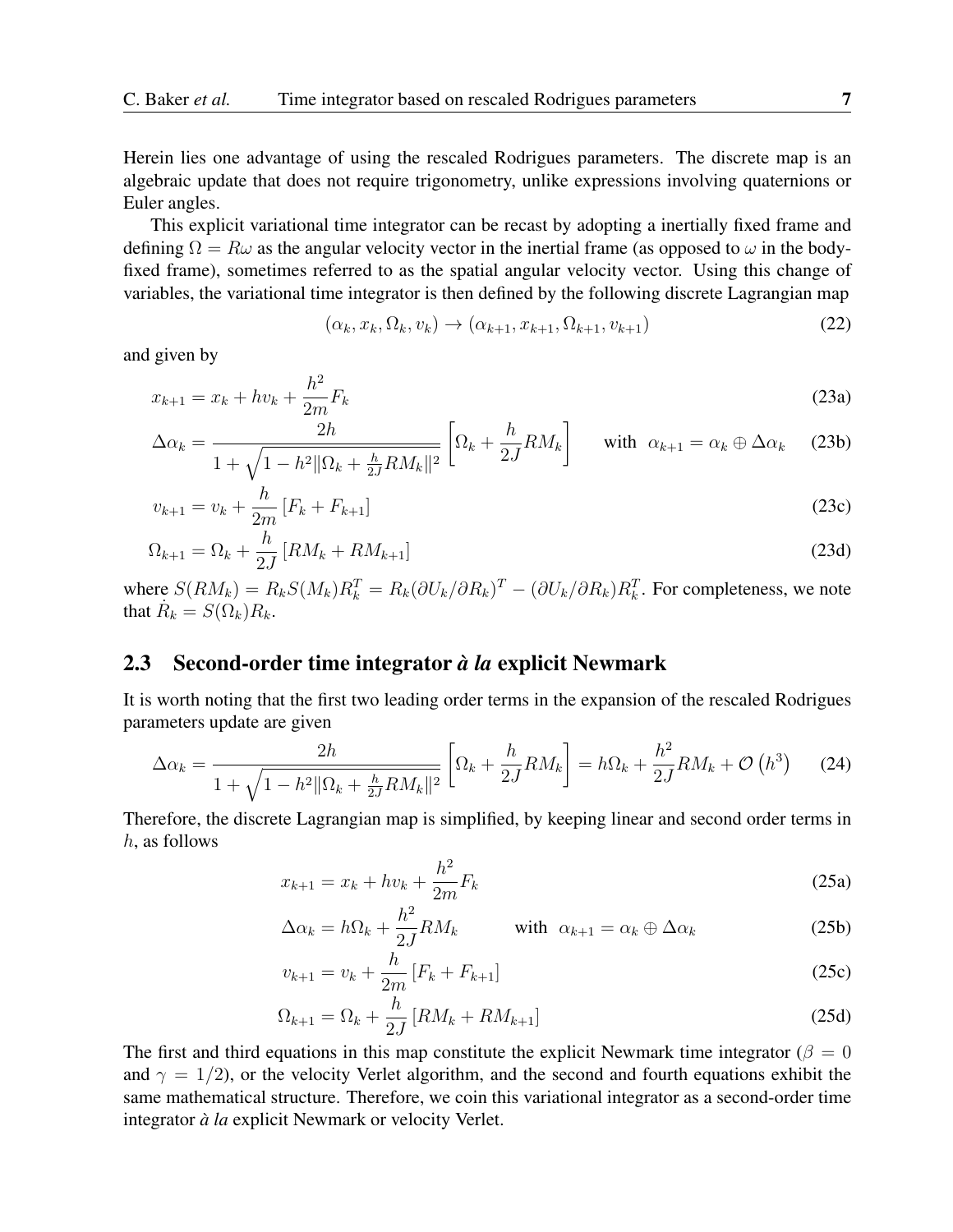#### 2.4 Other time integrators based on rescaled Rodrigues parameters

The time integration scheme proposed by Campello and co-workers [\[5\]](#page-17-0) utilizes rescaled Rodrigues parameters and it is given by the following implicit discrete map

$$
x_{k+1} = x_k + hv_{k+1}
$$
 (26a)

$$
\Delta \alpha_k = h \Omega_{k+1} \qquad \text{with } \alpha_{k+1} = \alpha_k \oplus \Delta \alpha_k \qquad (26b)
$$

$$
v_{k+1} = v_k + \frac{h}{m} \left[ \phi F_k + (1 - \phi) F_{k+1} \right]
$$
 (26c)

$$
\Omega_{k+1} = \Omega_k + \frac{h}{J} \left[ \phi R M_k + (1 - \phi) R M_{k+1} \right]
$$
 (26d)

For  $\phi = 1$ , the integration scheme is explicity and given by

<span id="page-7-0"></span>
$$
x_{k+1} = x_k + hv_{k+1}
$$
 (27a)

$$
\Delta \alpha_k = h \Omega_{k+1} \qquad \text{with } \alpha_{k+1} = \alpha_k \oplus \Delta \alpha_k \tag{27b}
$$

$$
v_{k+1} = v_k + \frac{h}{m} F_k \tag{27c}
$$

$$
\Omega_{k+1} = \Omega_k + \frac{h}{J} RM_k \tag{27d}
$$

It is worth noting that this algorithm posses the structure of the symplectic Euler integrator and, thus, it is a first-order time integrator. Furthermore, it can be readily shown that it is a variational time integrator, as it is derived from the following discrete Lagrangian

$$
L_d^*(x_k, x_{k+1}, \alpha_k, \alpha_k \oplus \Delta \alpha_k) = hL\left(R(\alpha_k), x_k, \frac{R(\alpha_k \oplus \Delta \alpha_k) - R(\alpha_k)}{h}, \frac{x_{k+1} - x_k}{h}\right) \tag{28}
$$

as follows

$$
mv_k = -\frac{\partial L_d^*(x_k, x_{k+1}, \alpha_k, \alpha_k \oplus \Delta \alpha_k)}{\partial x_k} = \frac{m}{h}(x_{k+1} - x_k) + h \frac{\partial U_k}{\partial x_k}
$$
(29a)

$$
mv_{k+1} = -\frac{\partial L_d^*(x_{k+1}, x_{k+2}, \alpha_{k+1}, \alpha_k \oplus \Delta \alpha_{k+1})}{\partial x_{k+1}} = \frac{m}{h}(x_{k+1} - x_k)
$$
(29b)

$$
S(J\omega_k) = -\frac{\partial L_d^*(x_k, x_{k+1}, \alpha_k, \alpha_k \oplus \Delta \alpha_k)}{\partial R_k} + \frac{\partial L_d^*(x_k, x_{k+1}, \alpha_k, \alpha_k \oplus \Delta \alpha_k)}{\partial R_k}^T
$$
(29c)

$$
= \frac{1}{h} \left[ R_k^T R_{k+1} J_d - J_d R_{k+1}^T R_k \right] - hS(M_k)
$$
  

$$
S(J\omega_{k+1}) = \frac{\partial L_d^*(x_k, x_{k+1}, \alpha_k, \alpha_k \oplus \Delta \alpha_k)}{\partial R_{k+1}} - \frac{\partial L_d^*(x_k, x_{k+1}, \alpha_k, \alpha_k \oplus \Delta \alpha_k)}{\partial R_{k+1}}^T
$$
(29d)  

$$
= \frac{1}{h} \left[ J_d R_k^T R_{k+1} - R_{k+1}^T R_k J_d \right]
$$

whence the discrete Lagrangian map proposed by Campello is recovered after retaining the leading order terms in  $\Delta \alpha_k$ , that is

$$
\Delta \alpha_k = \frac{2h}{1 + \sqrt{1 - h^2 ||\Omega_{k+1}||^2}} \Omega_{k+1} = h \Omega_{k+1} + \mathcal{O}\left(h^3\right) \tag{30}
$$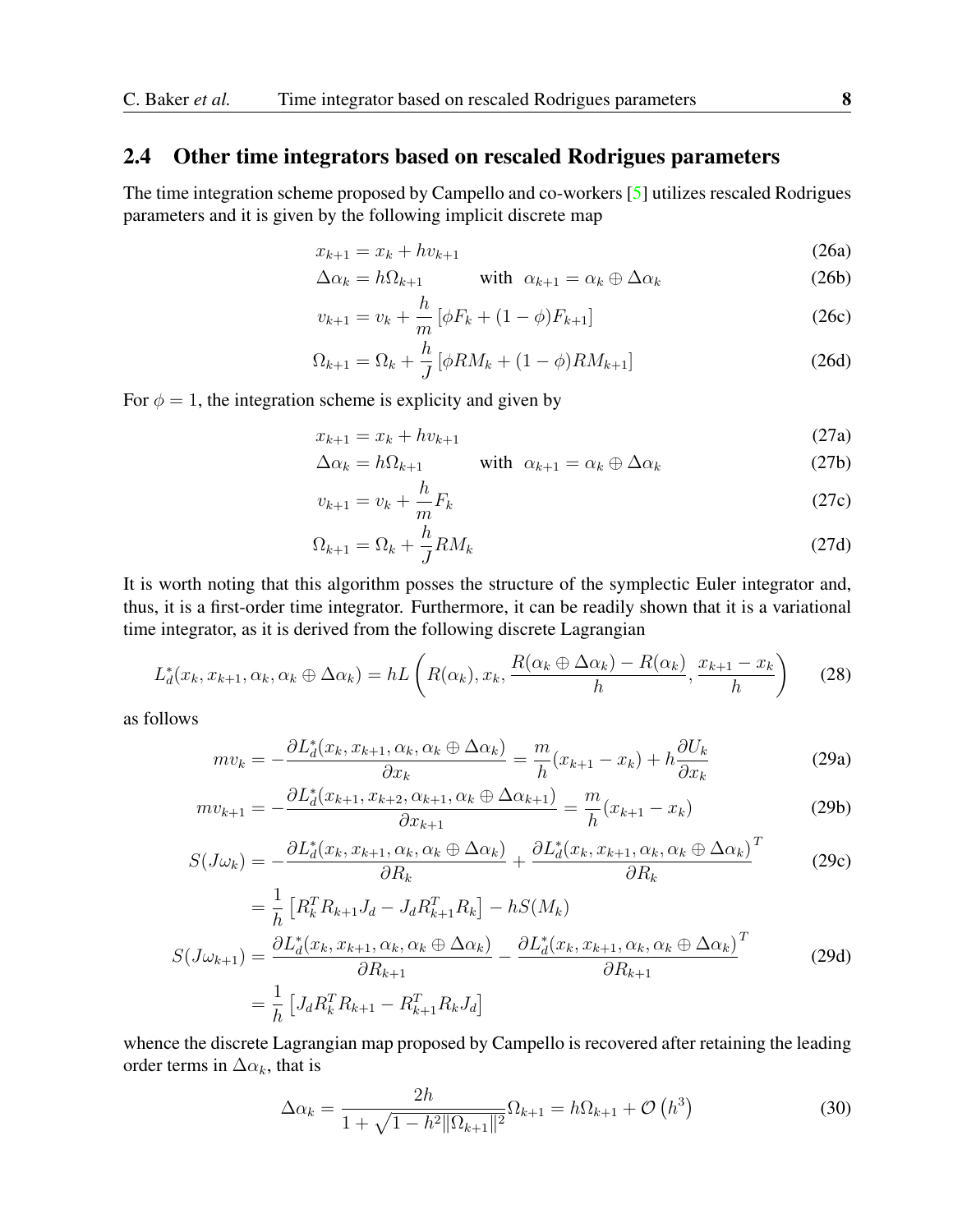#### 2.5 Conservation properties and convergence

The classical theorem of Noether states that if a Lagrangian is invariant under the lifted action of a Lie group, the associated momentum map is a constant of the motion, that is it is preserved along the trajectories. The body of work on variational time integrators (see  $\lceil 8 \rceil$  and references therein) indicates that if a discrete Lagrangian is invariant under the diagonal action of a symmetry group, a discrete Noether's theorem holds, and the discrete flow preserves the discrete momentum map. In addition, variational time integrators preserve the symplecticity of the discrete flow. Here we restrict attention to the Lie group  $SE(3)^n$ , that is to the Euclidean motion of a system of n rigid bodies.

**Conservation of translational momentum.** If the discrete Lagrangian  $L_d$  is invariant under translations  $u \in E(3)^n$ ,

$$
L_d(x_k + u, x_{k+1} + u, R_k, R_{k+1}) = L_d(x_k, x_{k+1}, R_k, R_{k+1})
$$
\n(31)

which holds true for  $U(R, x+u) = U(R, x)$ , then the discrete total translational momentum in the body-fixed frame is a constant of the discrete motion, that is

$$
m_{(1)}v_{(1)k} + \ldots + m_{(n)}v_{(n)k} = m_{(1)}v_{(1)0} + \ldots + m_{(n)}v_{(n)0}
$$
\n(32)

**Conservation of angular momentum.** If the discrete Lagrangian  $L_d$  is invariant under rotations about the center of mass  $\hat{R} \in SO(3)^n$ ,

$$
L_d(x_k, x_{k+1}, \hat{R}R_k, \hat{R}R_{k+1}) = L_d(x_k, x_{k+1}, R_k, R_{k+1})
$$
\n(33)

which holds true for  $U(\hat{R}R, x) = U(R, x)$ , then the total angular momentum in the body-fixed frame is a constant of the discrete motion, that is

$$
J_{(1)}\Omega_{(1)k} + \dots + J_{(n)}\Omega_{(n)k} = J_{(1)}\Omega_{(1)0} + \dots + J_{(n)}\Omega_{(n)0}
$$
\n(34)

Conservation of total energy. While variational integrators do not exactly preserve energy, backward error analysis [\[8\]](#page-18-3) shows that they preserve a modified Hamiltonian that is close to the original Hamiltonian for exponentially long times. In practice, the energy error is bounded and does not exhibit a drift.

Symmetry or time-reversibility. Symmetry or time-reversibility follows directly from the definition of the discrete Lagrangian map and the adoption of rescaled Rodrigues vectors to represent rotations, which generates exact composition of rotations in SO(3).

**Convergence.** The space of the discrete trajectories is the Sobolev space  $H^1(t_0, t_N) :=$  $W^{1,2}(t_0, t_N)$  and, hence, distances in the space of trajectories are measured with respect to the  $H^1$ -norm

$$
||q||_{H^1(t_0, t_N)}^2 = \int_{t_0}^{t_N} (||x(t)||^2 + ||v(t)||^2 + ||\log(R(t))||_F^2 / 2 + ||\Omega(t)||^2) dt
$$
 (35)

with the norm of the rotation R defined as  $\|\log(R)\|_F /$  $2 = |\theta| = 2 \arctan(||\alpha(t)||/2)$  (see [\[9\]](#page-18-10)). Hence, the error in the discrete total energy  $E_h(t)$ , for a time step of h, is measured with respect to the  $H^0$ -norm as follows

$$
||E_h(t) - E(0)||_{H^0(t_0, t_N)}^2 = \int_{t_0}^{t_N} (E_h(t) - E_0)^2 dt
$$
\n(36)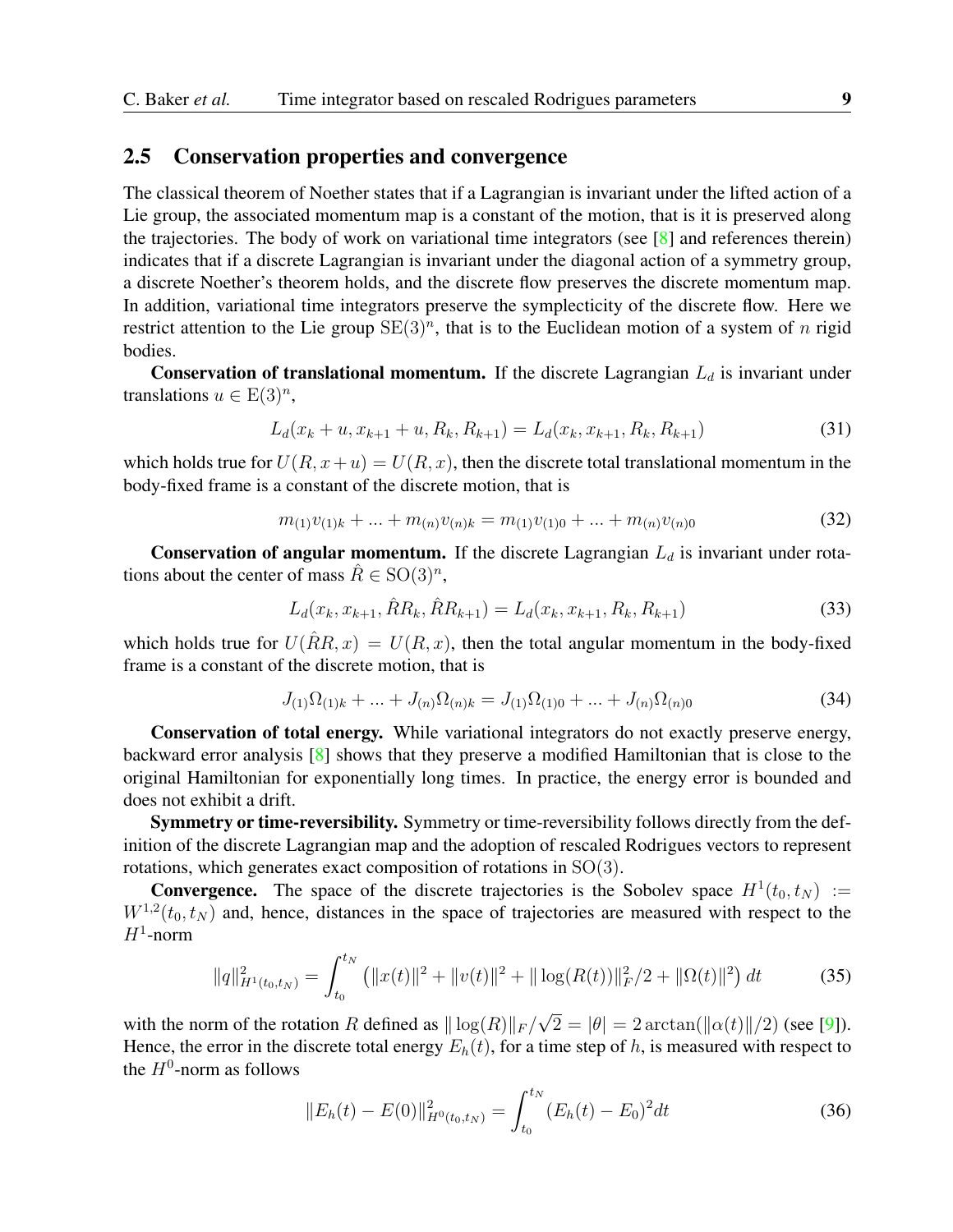where  $E_0$  is the initial kinetic and mechanical energy input to the system. For future reference, the relative error in trajectories and total energy are defined as follows

$$
q(t) \text{-error} = \frac{\left| ||q_h||_{H^1(t_0, t_N)}^2 - ||q||_{H^1(t_0, t_N)}^2 \right|^{1/2}}{||q||_{H^1(t_0, t_N)}} \tag{37}
$$

$$
E(t) \text{-error} = \frac{\|E_h(t) - E(0)\|_{H^0(t_0, t_N)}}{\|E(0)\|_{H^0(t_0, t_N)}}
$$
(38)

# 3 Three-dimensional pendulum in  $SO(3)$

A three-dimensional pendulum is a rigid body of mass  $m$  and rotational moment of inertia  $J$ supported by a fixed pivot and acted on by gravity q. An inertial Euclidean frame is selected so that the first two axes lie in a horizontal plane and the third axis is vertical, and thus gravity is  $-g$  e<sub>3</sub>. The origin of the inertial Euclidean frame is selected to be the location of the pendulum pivot  $\rho_0$ . The potential energy is given by

$$
U(R) = -mg e_3 \cdot R\rho_0 \tag{39}
$$

with  $\rho_0 = [0, 0, 1]$  and  $e_3 = [0, 0, 1]$ . The moment is then

$$
RM = R\rho_0 \times R^T e_3 \tag{40}
$$

and the conserved quantities are

$$
E = \frac{1}{2}J \|\Omega\|^2 - mg \, e_3 \cdot R\rho_0 = \text{const}
$$
\n
$$
\tag{41a}
$$

$$
R\rho_0 \cdot \Omega = \text{const} \tag{41b}
$$

$$
||R\rho_0|| = \text{const} \tag{41c}
$$

We adopt the following initial conditions to showcase the conservation, accuracy, longterm behavior and convergence properties of the second-order, explicit time integrator based on rescaled Rodrigues parameters,

$$
\alpha(t = 0) = [0, 1, 0] 2 \tan(3\pi/8)
$$
  
\n
$$
\Omega(t = 0) = [1, 0, 1] 0.4 \sin(\pi/4)^2
$$
\n(42)

Figure [1](#page-10-0) shows (i) quadratic convergence of energy in the  $H^0$ -norm using the  $E(t)$ -error, (ii) linear convergence of trajectories in the  $H^1$ -norm using the  $q(t)$ -error, (iii) exact conservation, to machine precision, of  $R\rho_0 \cdot \Omega = 0$ , and (iv) exact conservation, to machine precision, of  $||R\rho_0|| = 1$ . It is interesting to note that the two explicit time integrators developed, that is the discrete Lagrangian maps given by [\(23\)](#page-6-0) and [\(25\)](#page-6-1), show the same conservation and convergence properties.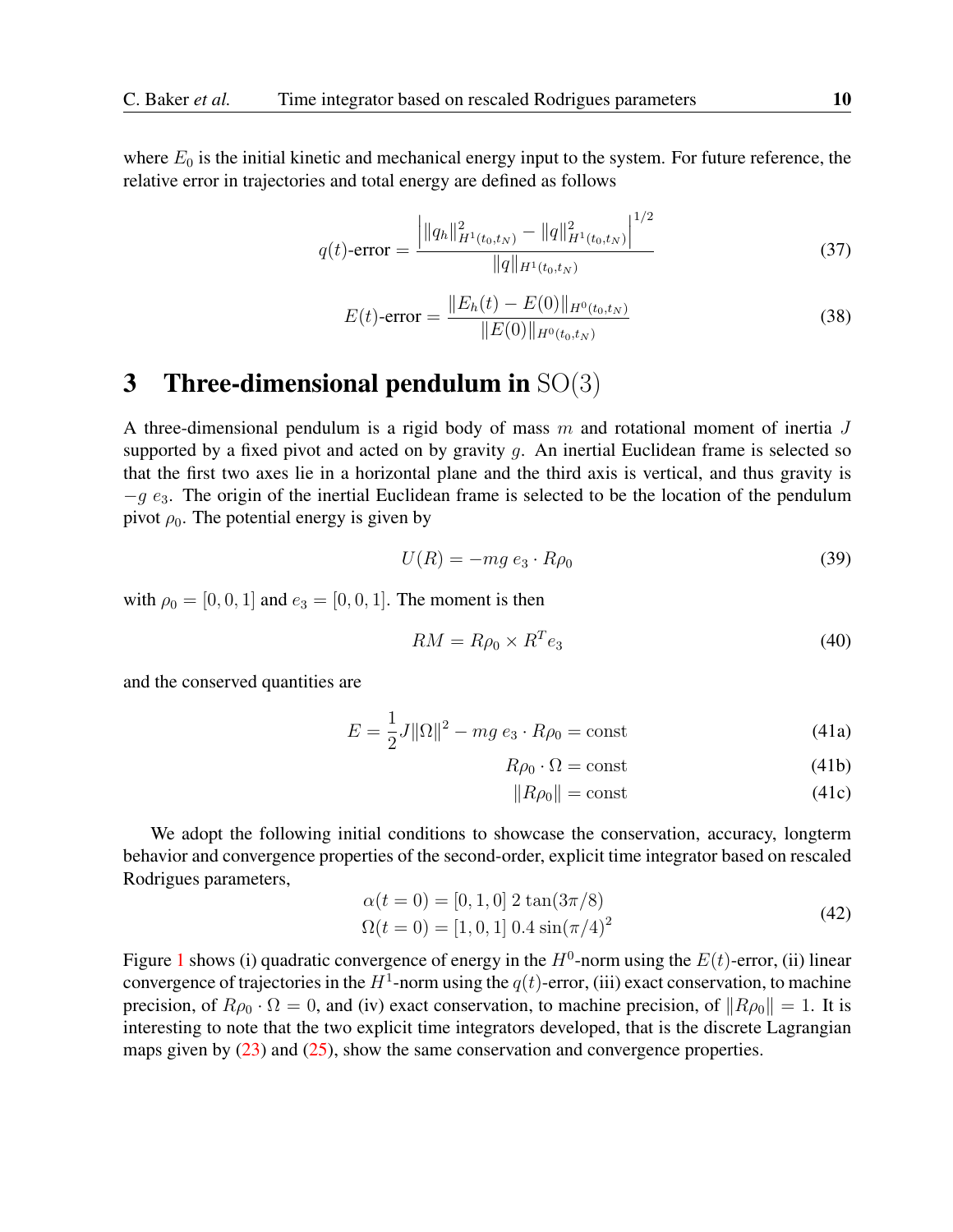

<span id="page-10-0"></span>Figure 1: Both explicit time integrators—discrete Lagrangian map  $(23)$  in  $\circ$ , and discrete La-grangian map [\(25\)](#page-6-1) in  $\nabla$ —exhibit (i) quadratic convergence of energy in the  $H^0$ -norm using the  $E(t)$ -error, (ii) linear convergence of trajectories in the  $H^1$ -norm using the  $q(t)$ -error, (iii) exact conservation, to machine precision, of  $R\rho_0 \cdot \Omega = 0$ , and (iv) exact conservation, to machine precision, of  $\|R\rho_0\| = 1$ .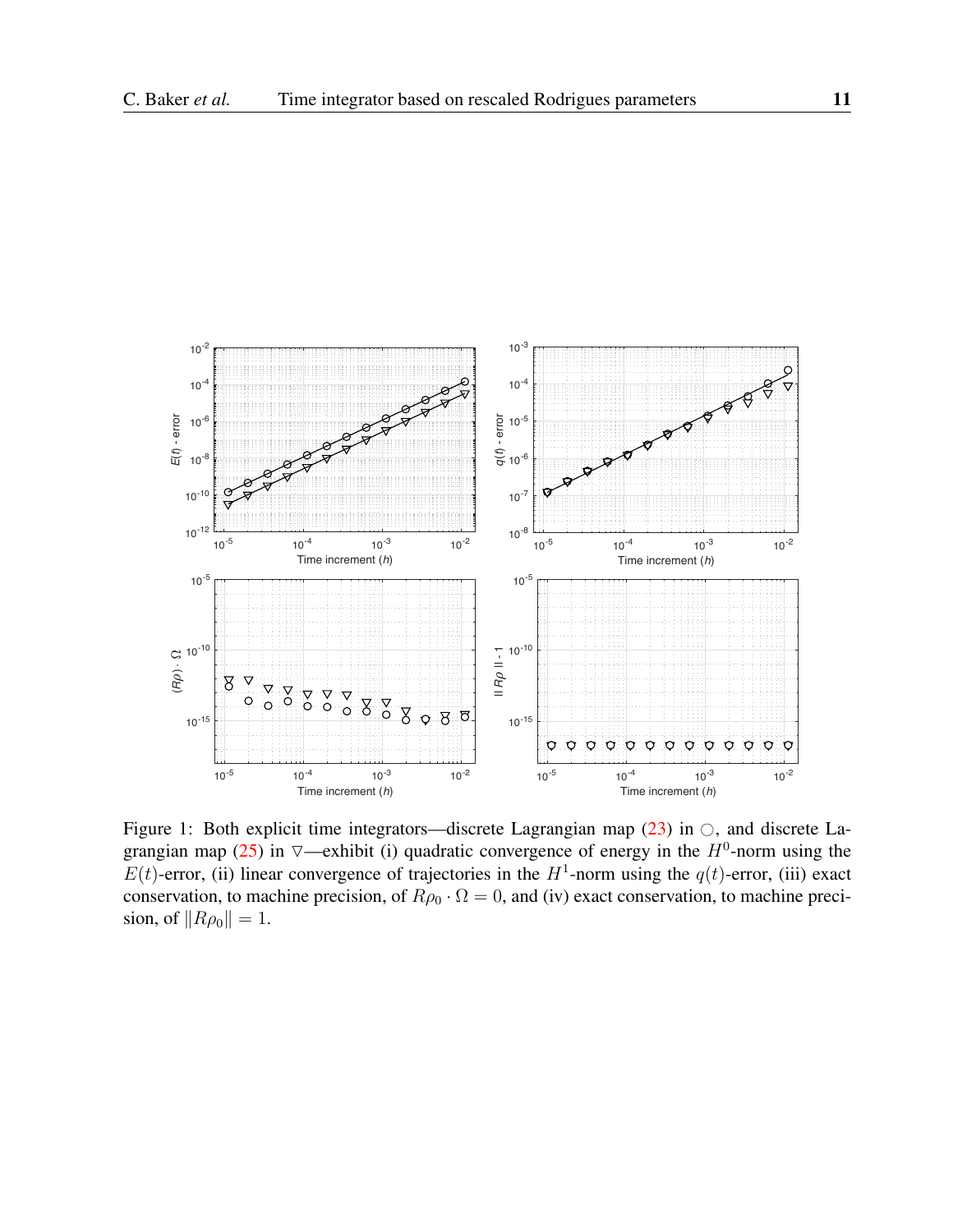# 4 Particle-binder-particle interactions in  $SE(3)^n$

Particle-binder-particle interactions are used in particle-scale models of particle-binder composites, i.e, of composite materials that consist of a large concentration of hard particles, called fillers, randomly dispersed in the matrix of a soft material. These composites exhibit strong nonlinearities in their static and dynamic mechanical response, owing to the presence of phases with largely different stiffness and complex relative motion between hard particles connected by soft binder. Specifically, the total strain potential energy in the system can be described by particles-binder-particles interactions (see Fig. [2\)](#page-11-0) that account for binder torsional and bending loads  $(U^{\mathrm{m}})$ , binder axial loads  $(U^a)$ , binder shear loads  $(U^s)$  and, when binder is ruptured under compression, particleparticle axial loads  $(U^{pp})$ . The total strain potential energy is then given by

$$
U(R, x; R_0, x_0) = U^{\rm m}(R; R_0) + U^{\rm a}(x; x_0) + U^{\rm s}(R, x; R_0, x_0) + U^{\rm pp}(x; x_0)
$$
(43)

where  $x_0 = x(t = 0)$  and  $R_0 = R(t = 0)$ . Particle-wall interaction are described as a special case of particle-particle interactions.



<span id="page-11-0"></span>Figure 2: Particles-binder-particles interaction.

The study of the dynamic response of these particle-binder composites, such as polymerbonded explosives  $\begin{bmatrix} 1, 2, 3, 17 \end{bmatrix}$  $\begin{bmatrix} 1, 2, 3, 17 \end{bmatrix}$  $\begin{bmatrix} 1, 2, 3, 17 \end{bmatrix}$  $\begin{bmatrix} 1, 2, 3, 17 \end{bmatrix}$  $\begin{bmatrix} 1, 2, 3, 17 \end{bmatrix}$  and asphaltic concrete  $\begin{bmatrix} 23, 19 \end{bmatrix}$ , requires time integrators with good long-term behavior, good conservation properties, and high computational efficiency in the treatment of rotational degrees of freedom. We therefore use the impact of a particle-binder torus on a rigid wall as an example to illustrate the performance of the two second-order explicit variational time integrators developed in this work, i.e., the discrete Lagrangian maps given by [\(23\)](#page-6-0) and [\(25\)](#page-6-1), and the first-order variational time integrator given by the discrete Lagrangian map [\(27\)](#page-7-0).

Next, we show expressions for each strain energy and their corresponding force and moment, in terms of the rescaled Rodrigues rotation vectors. For simplicity, we assume that  $R_0 = I$  and that the stiffness coefficients of the binder  $(K^{\text{m}}_{(ij)}, K^{\text{a}}_{(ij)}, K^{\text{s}}_{(ij)})$  and of the particle  $(K^{\text{pp}}_{(ij)})$  $p_{(ij)}^{\text{pp}}$ ) are constants.

Binder torsional and bending loads. The strain energy associated to binder torsional and bending loads, i.e.,  $U^{\mathrm{m}}$ , is given by

$$
U^{\mathbf{m}} = \frac{1}{2} \sum K_{(ij)}^{\mathbf{m}} ||\theta_{(ij)}||^2 = 2 \sum K_{(ij)}^{\mathbf{m}} \arctan(||\alpha_{(ij)}||/2)^2
$$
 (44)

where  $\theta_{(ij)}$  is the relative Euler angle, and  $\alpha_{(ij)}$  is the relative rescaled Rodrigues vector, between particles  $(i)$  and  $(j)$ , that is

$$
R_{(ij)} = e^{S(\theta_{(ij)})} = R_{(i)} R_{(j)}^T \qquad \text{and} \qquad \alpha_{(ij)} = -\alpha_{(i)} \oplus \alpha_{(j)} \tag{45}
$$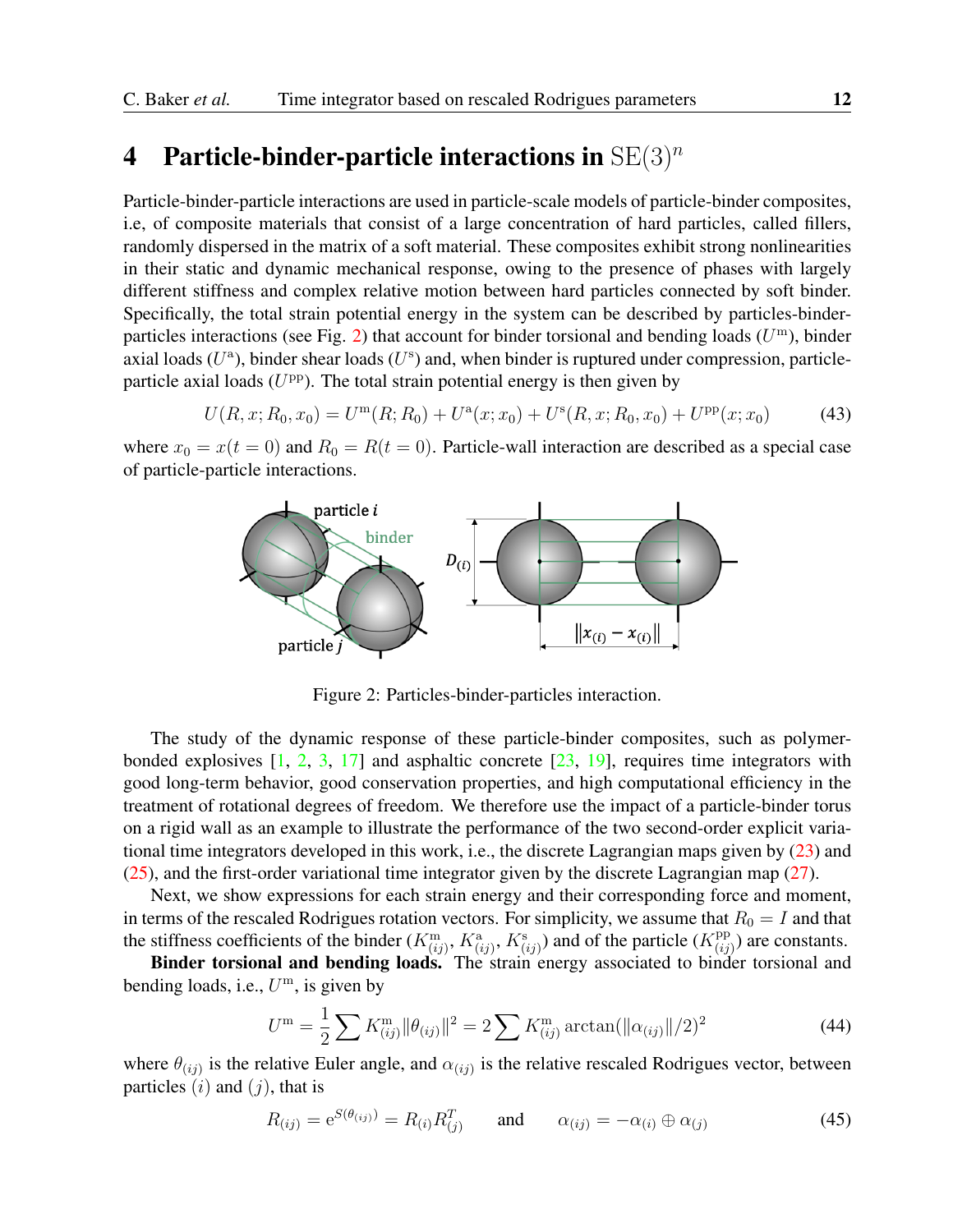with  $R(i) = R(\alpha(i))$  and  $R(j) = R(\alpha(j))$ . By definition, the moment is then given by

$$
S(RM_{(i)}^{\mathbf{m}}) = R_{(i)}S(M_{(i)}^{\mathbf{m}})R_{(i)}^{T} = R_{(i)} \left(\frac{\partial U^{\mathbf{m}}}{\partial R_{(i)}}\right)^{T} - \frac{\partial U^{\mathbf{m}}}{\partial R_{(i)}}R_{(i)}^{T}
$$
(46)

and, for a system of two particles  $(1)$  and  $(2)$ , it simplifies to

$$
RM_{(1)} = -RM_{(2)} = -K_{(12)}^{\text{m}}\theta_{(12)} = K_{(12)}^{\text{m}}2\arctan(\|\alpha_{(12)}\|/2)\frac{\alpha_{(12)}}{\|\alpha_{(12)}\|}
$$
(47)

which can be efficiently computed using the rescaled Rodrigues vectors—cf. [\[20\]](#page-18-13). The derivation of this closed form expression follows from

$$
U^{\rm m} = \frac{1}{2} K_{(12)}^{\rm m} ||\theta_{(12)}||^2 = \frac{1}{2} K_{(12)}^{\rm m} \left[ \arccos\left(\frac{\text{tr}(R_{(12)}) - 1}{2}\right) \right]^2
$$
  
\n
$$
\frac{\partial U^{\rm m}}{\partial R_{(i)}} = -\frac{1}{2} K_{(12)}^{\rm m} ||\theta_{(12)}|| \left[ 1 - \left(\frac{\text{tr}(R_{(12)}) - 1}{2}\right)^2 \right]^{-1/2} \frac{\partial \text{tr}(R_{(12)})}{\partial R_{(i)}} \tag{48}
$$

with

$$
\frac{\partial \text{tr}(R_{(12)})}{\partial R_{(1)}} = R_{(2)} \quad \text{and} \quad \frac{\partial \text{tr}(R_{(12)})}{\partial R_{(2)}} = -R_{(2)}R_{(1)}^T R_{(2)} \tag{49}
$$

and, hence, from

$$
S(RM_{(1)}) = -S(RM_{(2)}) = -\frac{K_{(12)}^{\text{m}} \|\theta_{(12)}\|}{2 \sin(\|\theta_{(12)}\|)} \left(R_{(12)} - R_{(12)}^{T}\right) = -K_{(12)}^{\text{m}} S(\theta_{(12)}) \tag{50}
$$

**Binder axial loads.** The strain energy associated to binder axial load, i.e.,  $U^{\mathsf{a}}$ , is given by

$$
U^{\mathbf{a}} = \frac{1}{2} \sum K^{\mathbf{a}}_{(ij)} \left[ \frac{\|x_{(i)} - x_{(j)}\|}{\|x_{(i)0} - x_{(j)0}\|} - 1 \right]^2 \tag{51}
$$

and, for a system of two particles, the force is given by

$$
F_{(1)} = -\frac{\partial U^{\mathbf{a}}}{\partial x_{(1)}} = -\frac{K_{(12)}}{\|x_{(1)0} - x_{(2)0}\|} \left[ \frac{\|x_{(1)} - x_{(2)}\|}{\|x_{(1)0} - x_{(2)0}\|} - 1 \right] \frac{x_{(1)} - x_{(2)}}{\|x_{(1)} - x_{(2)}\|} = -F_{(2)} \tag{52}
$$

**Binder shear loads.** The strain energy associated to binder shear load, i.e.,  $U^s$ , is given by

$$
U^{\rm s} = \frac{1}{2} \sum K^{\rm s}_{(ij)} \left[ 1 - {\rm tr} \left( \frac{R_{(i)}(x_{(i)0} - x_{(j)0})}{\|x_{(i)0} - x_{(j)0}\|} \otimes \frac{(x_{(i)} - x_{(j)})R^T_{(j)}}{\|x_{(i)} - x_{(j)}\|} \right) \right]^2 \tag{53}
$$

and, for a system of two particles, the force is given by

$$
F_{(1)} = -\frac{\partial U^s}{\partial x_{(1)}} = K^s_{(12)} \left[ 1 - \text{tr} \left( \frac{R_{(1)}(x_{(1)0} - x_{(2)0})}{\|x_{(1)0} - x_{(2)0}\|} \otimes \frac{(x_{(1)} - x_{(j)})R^T_{(2)}}{\|x_{(1)} - x_{(2)}\|} \right) \right]
$$
  

$$
\frac{R_{(1)}(x_{(1)0} - x_{(2)0})R_{(2)}}{\|x_{(1)} - x_{(2)}\| \|x_{(1)0} - x_{(2)0}\|} \left[ I - \frac{(x_{(1)} - x_{(2)}) \otimes (x_{(1)} - x_{(2)})}{\|x_{(1)} - x_{(2)}\|^2} \right] = -F_{(2)}
$$
(54)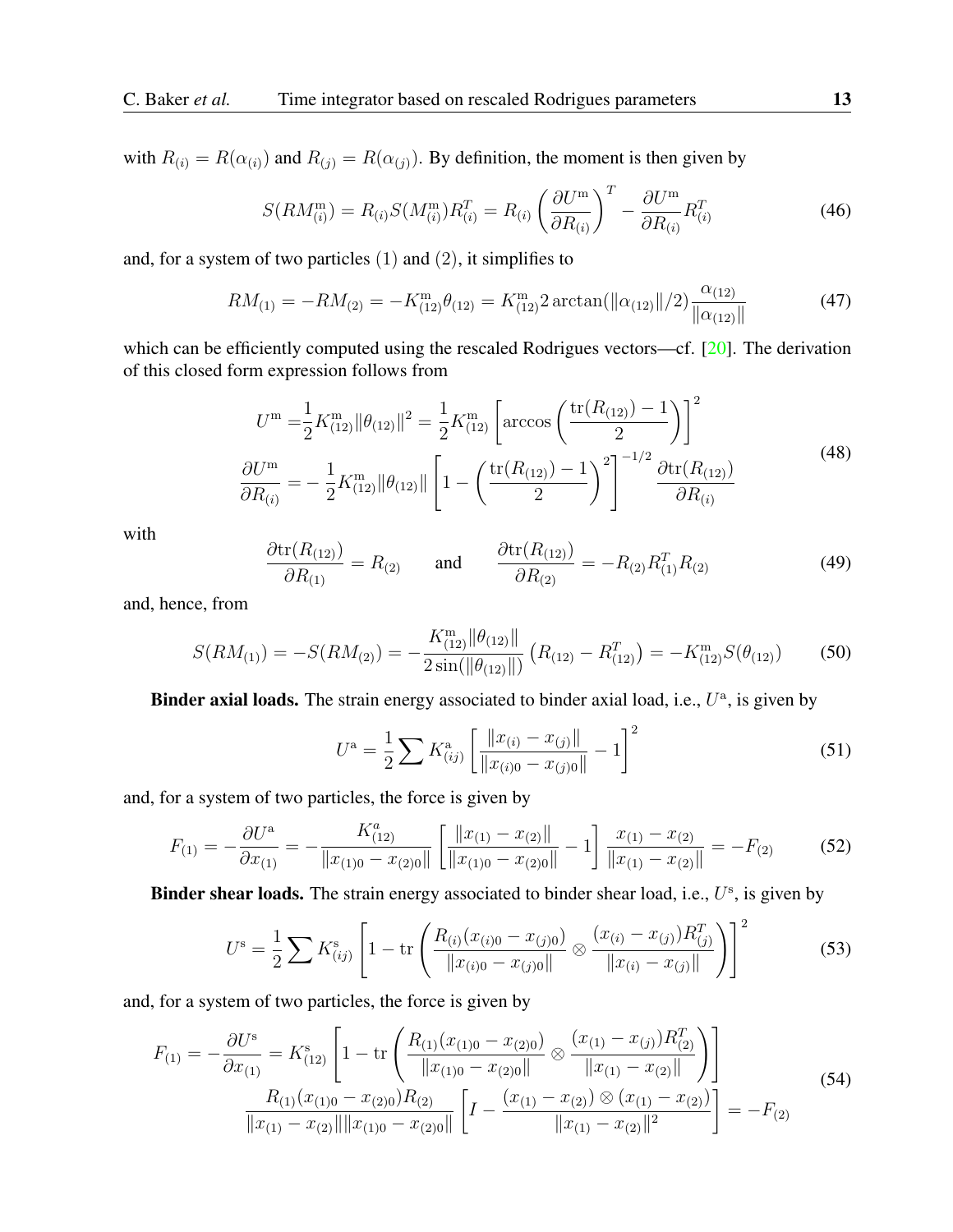and the moment by

$$
RM_{(1)} = K_{(12)}^s \left[ 1 - \text{tr} \left( \frac{R_{(1)}(x_{(1)0} - x_{(2)0})}{\|x_{(1)0} - x_{(2)0}\|} \otimes \frac{(x_{(1)} - x_{(2)})R_{(2)}^T}{\|x_{(1)} - x_{(2)}\|} \right) \right]
$$
  

$$
\frac{\left[R_{(1)}(x_{(1)0} - x_{(2)0})\right] \times \left[ (x_{(1)} - x_{(2)})R_{(2)}^T \right]}{\|x_{(1)0} - x_{(2)0}\| \|x_{(1)} - x_{(2)}\|} = -RM_{(2)}
$$
  
(55)

Recasting these expressions in terms of rescaled Rodrigues vectors is desirable, if beyond the scope of this work.

Particle-particle axial loads. The strain energy associated to particle-particle axial load, i.e.,  $U^{\rm pp}$ , is given by

$$
U^{\rm pp} = \frac{5}{2} \sum K^{\rm pp}_{(ij)} \left[ 1 - \frac{\|x_{(i)} - x_{(j)}\|}{D_{(i)}/2 + D_{(j)}/2} \right]_+^{5/2}
$$
(56)

with  $[\cdot]_+ = \max{\{\cdot, 0\}}$  and, for a system of two particles, the axial force is given by

$$
F_{(1)} = -\frac{\partial U^{\rm pp}}{\partial x_{(1)}} = \frac{K_{(12)}^{\rm pp}}{D_{(1)}/2 + D_{(2)}/2} \left[ 1 - \frac{\|x_{(1)} - x_{(2)}\|}{D_{(1)}/2 + D_{(2)}/2} \right]_+^{3/2} \frac{x_{(1)} - x_{(2)}}{\|x_{(1)} - x_{(2)}\|} = -F_{(2)} \tag{57}
$$



<span id="page-13-0"></span>Figure 3: Sequence of deformed states of the solid torus experiencing large deformation and vibrations after impact against a rigid wall with normal  $[1, 0, 0]$  located at  $x_w = 0$ . These numerical results are obtained using the second-order, explicit time integrator given by discrete map [\(25\)](#page-6-1), with  $h = 10^{-3}$ ,  $t_N = 35$ .

#### 4.1 Impact of a particle-binder torus against a rigid wall

A particle-binder torus, that is made of a circular chain of  $N_p$  spherical particles with diameter  $D_p$ and that has an inner diameter of  $D_t - D_p$  and an outer diameter of  $D_t + D_p$ , is initiated with an initial velocity field  $v(t = 0) = [-v_0, 0, 0]$  against a rigid wall with normal [1, 0, 0] located at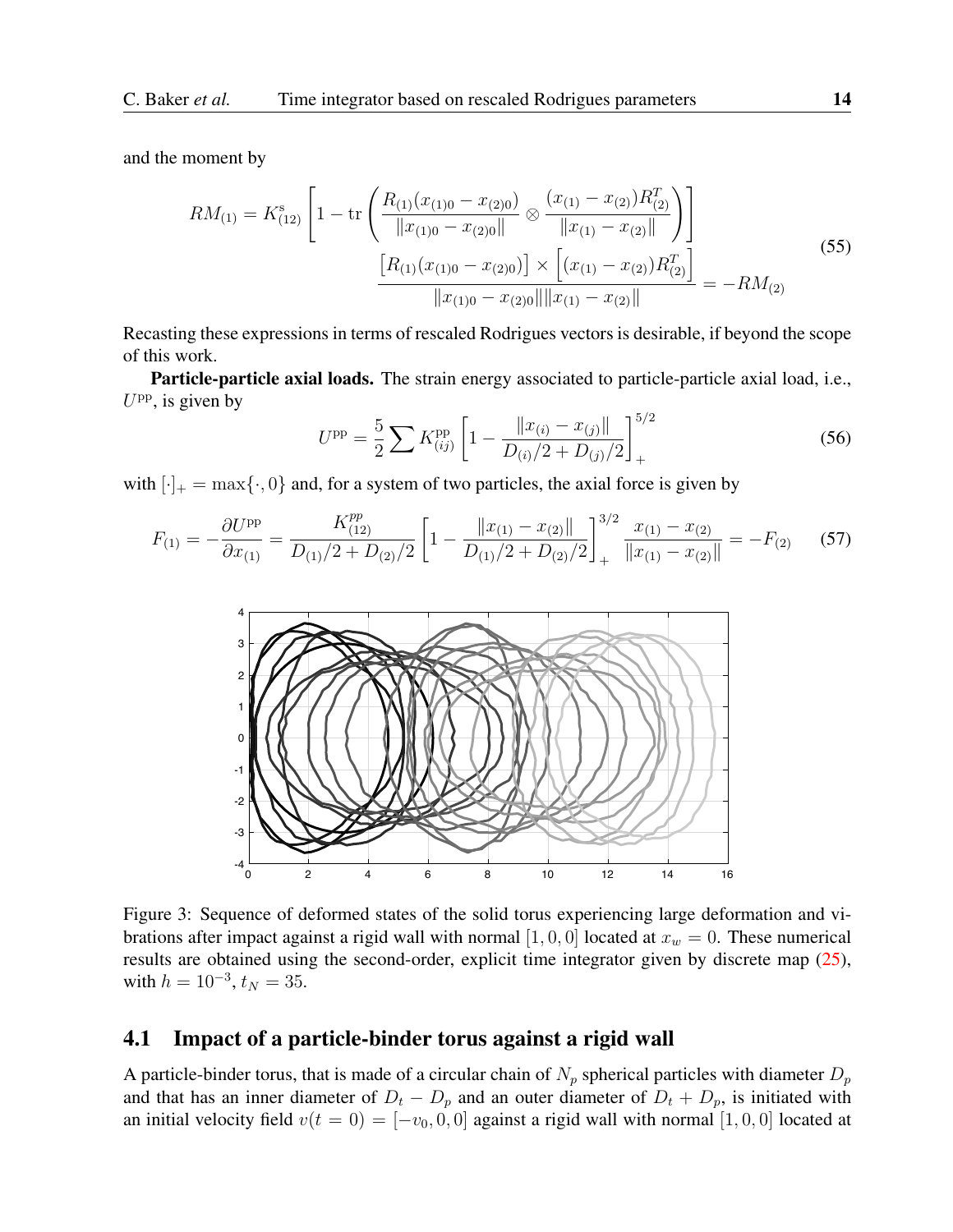$x_w = 0$ . The diameter of the torus is  $D_t = 3$ , and it is comprised of eighty particles ( $N_p = 80$ ) of  $m_{(i)} = 1$ , and  $J_{(i)} = 1$  which are in point contact in the undeformed configuration, that is  $D_p =$  $D_{(i)} = D_t \sin(\pi/N_p)$ . The stiffness coefficients of the binder are  $K^{\text{m}}_{(ij)} = 10$ ,  $K^{\text{a}}_{(ij)} = K^{\text{s}}_{(ij)} = 200$ , and the particle stiffness coefficient is  $K_{(ij)}^{\text{pp}} = 2,100$ . The initial velocity is  $v_0 = 1$ . Figure [3](#page-13-0) shows a sequence of deformed states of the solid torus experiencing large deformation and vibrations after impact, for  $h = 10^{-3}$  and  $t_N = 35$ .

Figure [4](#page-14-0) shows the excellent near-conservation properties of the explicit time integrator given discrete map  $(25)$ . It is evident that, upon impact of the deformable torus against the wall, the initial translational kinetic energy  $(m||v||^2/2)$  is transfer to rotational kinetic energy  $(J||w||^2/2)$ and vibrational energy in the form of bending  $(U^{\text{m}})$ , shear  $(U^{\text{s}})$ , and axial  $(U^{\text{a}})$  interactions, as well as strain energies between particles ( $U^{\rm pp}$ ) and between particles and the rigid wall ( $U^{\rm pw}$ ). Despite the delicate balance between different energy forms during the dynamic response, the time integrator exhibits excellent stability over exponentially long times (see Figure [5\)](#page-15-0). This behavior is shared by all other variational time integrators derived from a discrete Lagrangian function.



<span id="page-14-0"></span>Figure 4: For  $h = 10^{-3}$  and  $t<sub>N</sub> = 25$ , the second-order, explicit time integrator given by discrete map [\(25\)](#page-6-1) exhibits excellent near-conservation of total energy over exponentially long times.

Figure [6](#page-15-1) shows that the second-order, explicit integrators given by discrete maps [\(23\)](#page-6-0) and [\(25\)](#page-6-1) exhibit exact conservation, to machine precision, of linear and angular momenta. This behavior is shared by all other discrete momentum maps derived using a discrete Legendre transformation on the discrete Lagrangian that generates the variational time integrator.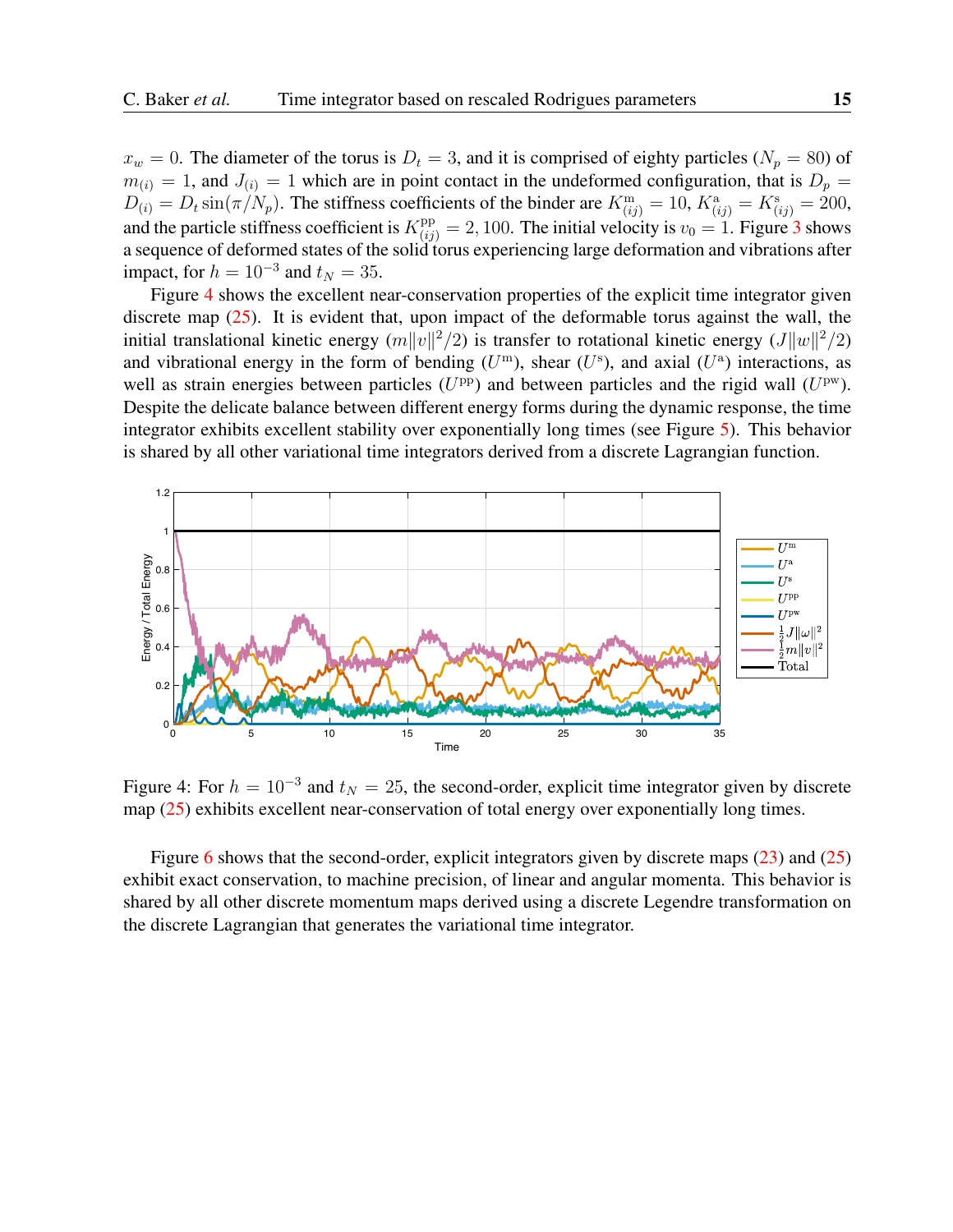

<span id="page-15-0"></span>Figure 5: Excellent near-conservation of total energy over exponentially long times exhibited by first-order [\(27\)](#page-7-0) and second-order [\(25\)](#page-6-1) variational time integrators, for  $h = 10^{-2}$  and  $t<sub>N</sub> = 500$ .



<span id="page-15-1"></span>Figure 6: For  $h = 10^{-3}$  and  $t_N = 25$ , both explicit time integrators exhibit exact conservation, to machine precision, of linear and angular momenta.

Finally, Figure [7](#page-16-0) shows that the second-order, explicit integrators given by discrete maps [\(23\)](#page-6-0) and [\(25\)](#page-6-1) exhibit (i) quadratic convergence of energy in the  $H^0$ -norm using the  $E(t)$ -error, and (ii) linear convergence of trajectories in the  $H^1$ -norm using the  $q(t)$ -error. The figure also shows results for the first-order variational time integrator given by the discrete map [\(27\)](#page-7-0).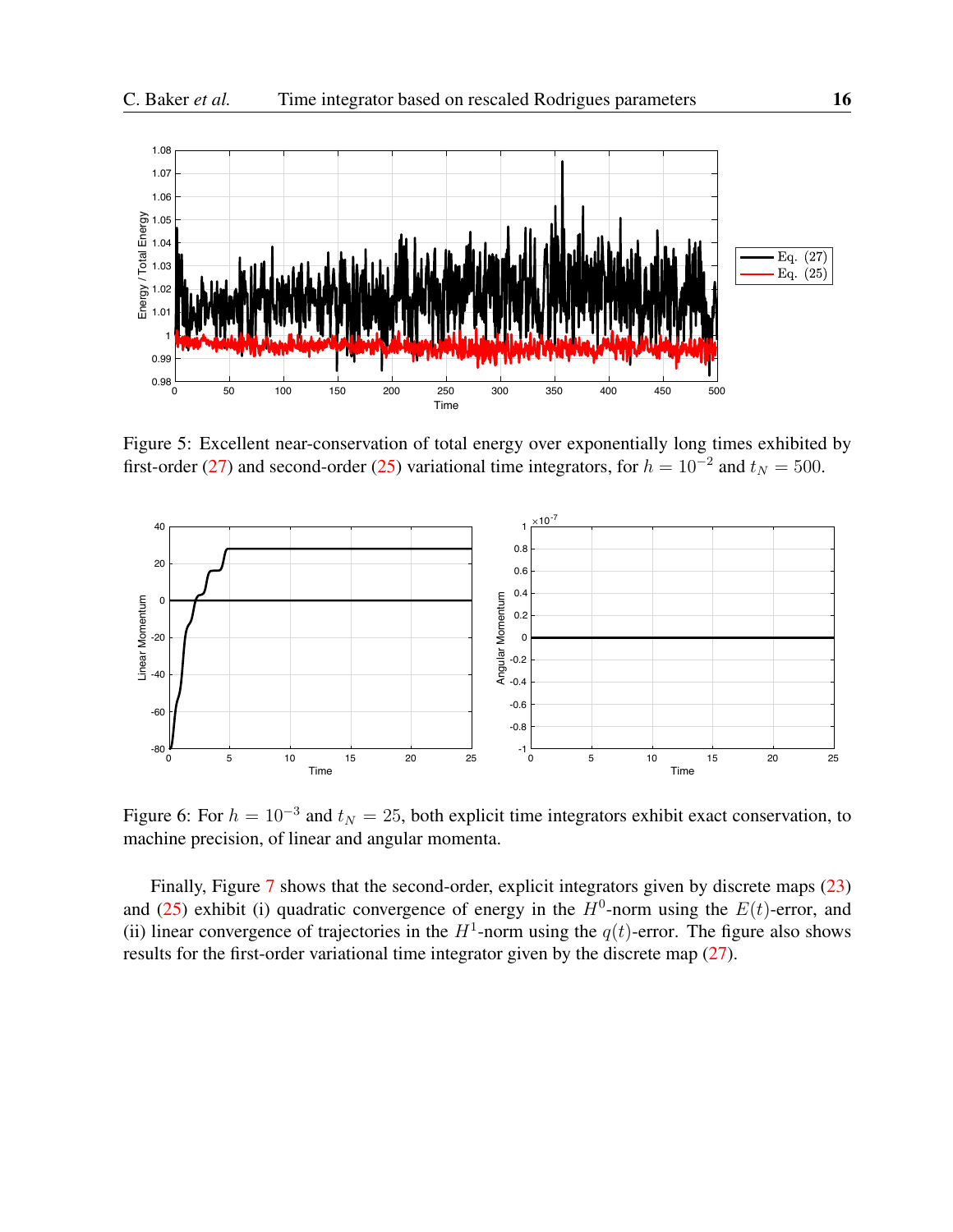

<span id="page-16-0"></span>Figure 7: For  $t_N = 10$ , both second explicit time integrators—discrete map [\(23\)](#page-6-0) in  $\bigcirc$ , [\(25\)](#page-6-1) in  $\nabla$ —exhibit (i) quadratic convergence of energy in the  $H^0(0, 10)$ -norm using the  $E(t)$ -error, and (ii) linear convergence of trajectories in the  $H^1(0, 10)$ -norm using the  $q(t)$ -error. The first-order explicit time integrator—discrete map [\(27\)](#page-7-0) in  $\Box$ —exhibits (i) linear convergence of energy in the  $H^0(0, 10)$ -norm using the  $E(t)$ -error, and (ii) linear convergence of trajectories in the  $H^1(0, 10)$ norm using the  $q(t)$ -error.

### 5 Summary and discussion

By parametrizing the space of rotations using exponential local coordinates represented by a rescaled form of the Rodrigues rotation vector, we have proposed a discrete Lagrangian function to derived a variational time integrator in  $SE(3)$ . We restricted attention to (i) Lagrangian functions with a quadratic kinetic energy and potential energies that solely depend on positions and attitudes, and (ii) spherical bodies, with the origin of the body-fixed frame located at the center of mass. The resulting discrete Euler-Lagrange equations can be solved analytically and, thus, we have systematically derived an explicit, closed-form expression of the corresponding discrete Lagrangian map, i.e., of the variational time integrator.

We have shown that the proposed second-order, explicit time integrator based on rescaled Rodrigues parameters preserves the momenta of the continuous dynamics, such as linear and angular momenta, and that it exhibits near-conservation of total energy over exponentially long times. By adopting a inertially fixed frame and retaining terms in discrete Lagrangian map up to second order in time, we have obtained a discrete map that exhibits the same mathematical structure of the explicit Newmark time integrator ( $\beta = 0$  and  $\gamma = 1/2$ ) or the velocity Verlet algorithm, both known to be variational time integrators. Furthermore, we have demonstrated, by numerical experimentation, that the preserving properties of the time integrator are not diminished by this approximation, but they are rather indistinguishable from each other. Specifically, these properties are born out by two examples, namely the dynamics on SO(3) of a three-dimensional pendulum, and the nonlinear dynamics on  $SE(3)^n$  that results from the impact of a particle-binder torus against a rigid wall. These examples showcase that the proposed integrator exhibits linear convergence of trajectories in the  $H^1$ -norm, i.e., in the Sobolev space  $H^1 := W^{1,2}$ , and quadratic convergence of energy in the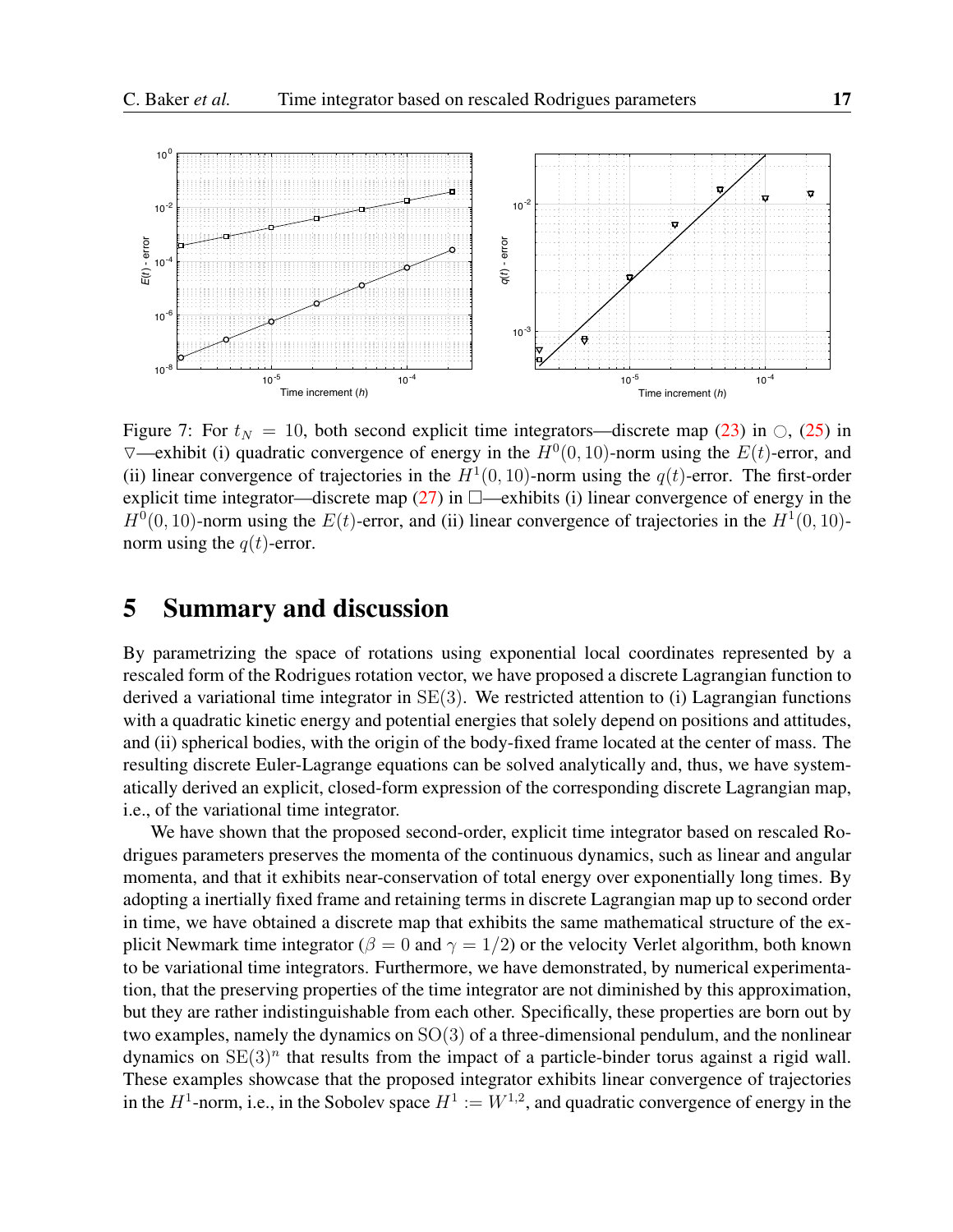$H^0$ -norm.

We close by pointing out some limitations of our analysis and possible avenues for extensions of the approach.

First, we have restricted attention to spherical bodies. The extension of the variational time integrator based on rescaled Rodrigues parameters to non-spherical particles and, therefore, the systematic investigation of closed-form analytical solutions of the relative angular position  $\Delta \alpha_k$ for a general moment of inertia are worthwhile directions of future research.

Second, we have derived a time-stepping scheme that exhibits exact-conservation of the momenta but only near-conservation of total energy. It is suggestive to note that the close-form expressions derived using rescaled Rodrigues parameters may also enable the formulation of energy-stepping [\[6\]](#page-18-0), or force-stepping [\[7\]](#page-18-14), integrators in  $SE(3)^n$ . Discrete Lagrangian maps of an energystepping scheme are the exact trajectories of an approximate Lagrangians and, therefore, these trajectories preserve total energy and all momentum maps whose associated symmetries are preserved by the approximate Lagrangians.

# Acknowledgments

The authors gratefully acknowledge the support received from the U.S. Air Force Office of Scientific Research through Award No. FA9550-15-1-0102. Caroline Baker also acknowledges the Ross Fellowship and the Mechanical Engineering Ward A. Lambert Graduate Teaching Fellowship from Purdue University.

### References

- <span id="page-17-2"></span>[1] Ankit Agarwal and Marcial Gonzalez. Effects of cyclic loading and time-recovery on microstructure and mechanical properties of particle-binder composites. *Journal of Applied Mechanics*, 87(10):101008, 2020.
- <span id="page-17-3"></span>[2] Ankit Agarwal and Marcial Gonzalez. A finite-deformation constitutive model of particlebinder composites incorporating yield-surface-free plasticity. *Journal of Applied Mechanics*, in press, 2021.
- <span id="page-17-4"></span>[3] Caroline Bake and Marcial Gonzalez. Particle mechanics approach to microstructural modeling of impact behavior in bonded granular solids. *Computational Particle Mechanics*, under review, 2021.
- <span id="page-17-1"></span>[4] Eduardo de Morais Barreto Campello, Paulo de Mattos Pimenta, and P Wriggers. An exact conserving algorithm for nonlinear dynamics with rotational DOFs and general hyperelasticity. Part 2: Shells. *Computational Mechanics*, 48(2):195–211, 2011.
- <span id="page-17-0"></span>[5] Eduardo M. B. Campello. A description of rotations for DEM models of particle systems. *Computational Particle Mechanics*, 2(2):109–125, 2015.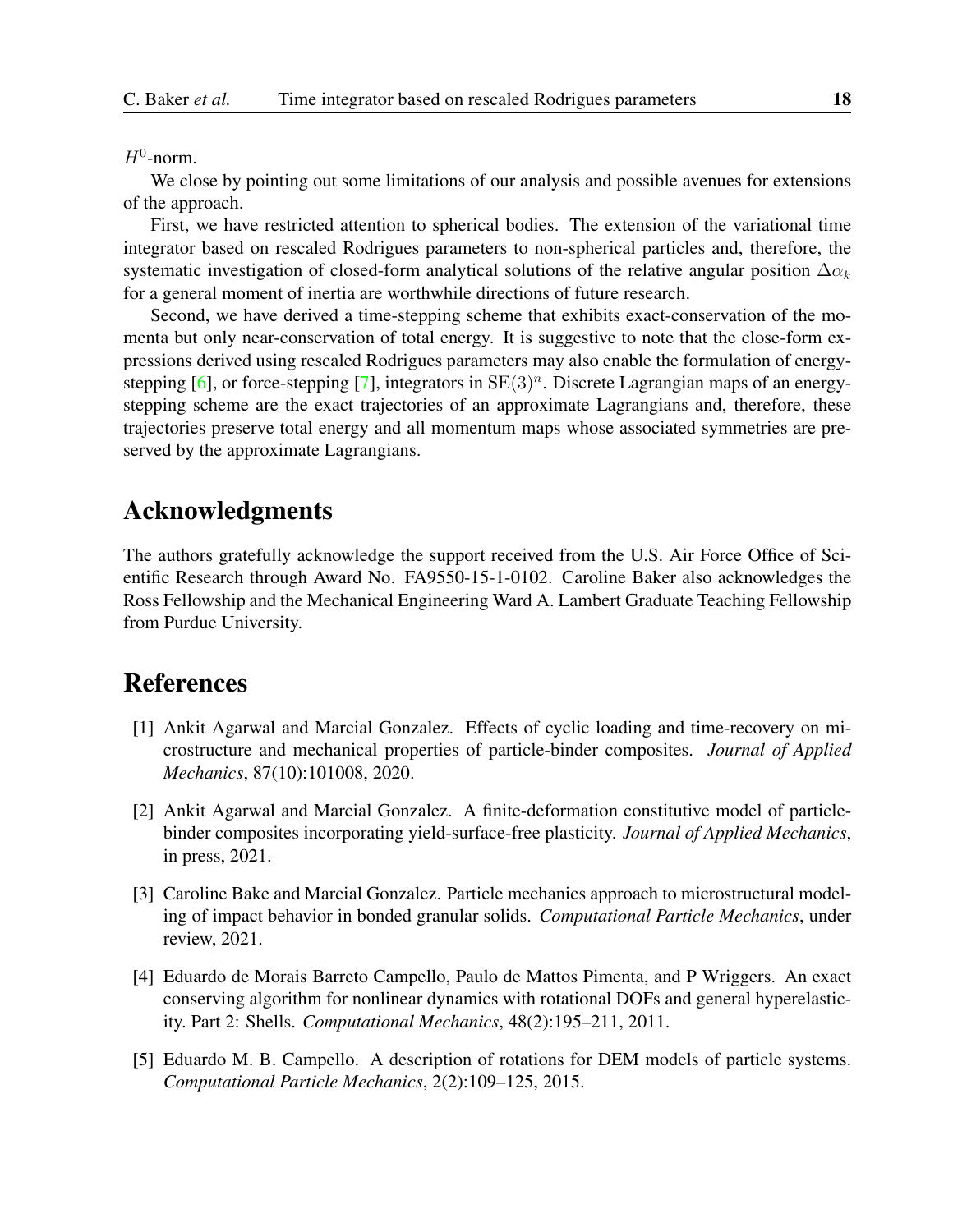- <span id="page-18-0"></span>[6] Marcial Gonzalez, Bernd Schmidt, and Michael Ortiz. Energy-stepping integrators in Lagrangian mechanics. *International Journal for Numerical Methods in Engineering*, 82(2): 205–241, 2010.
- <span id="page-18-14"></span>[7] Marcial Gonzalez, Bernd Schmidt, and Michael Ortiz. Force-stepping integrators in Lagrangian mechanics. *International journal for numerical methods in engineering*, 84(12): 1407–1450, 2010.
- <span id="page-18-3"></span>[8] Ernst Hairer, Christian Lubich, and Gerhard Wanner. *Geometric numerical integration, volume 31 of Springer Series in Computational Mathematics*. Springer-Verlag, Berlin, 2006.
- <span id="page-18-10"></span>[9] Du Q Huynh. Metrics for 3D rotations: Comparison and analysis. *Journal of Mathematical Imaging and Vision*, 35(2):155–164, 2009.
- <span id="page-18-4"></span>[10] Couro Kane, Jerrold E. Marsden, Michael Ortiz, and Matthew West. Variational integrators and the Newmark algorithm for conservative and dissipative mechanical systems. *International Journal for Numerical Methods in Engineering*, 49(10):1295–1325, 2000.
- <span id="page-18-5"></span>[11] Taeyoung Lee, Melvin Leok, and N Harris McClamroch. Lie group variational integrators for the full body problem in orbital mechanics. *Celestial Mechanics and Dynamical Astronomy*, 98(2):121–144, 2007.
- <span id="page-18-7"></span>[12] Melvin Leok and Tatiana Shingel. General techniques for constructing variational integrators. *Frontiers of Mathematics in China*, 2012.
- <span id="page-18-6"></span>[13] Melvin Leok and Jingjing Zhang. Discrete Hamiltonian variational integrators. *IMA Journal of Numerical Analysis*, 2011.
- <span id="page-18-2"></span>[14] Adrian Lew, Jerrold E. Marsden, Michael Ortiz, and Matthew West. An overview of variational integrators. *Finite Element Methods: 1970's and Beyond*, pages 98–115, 2004.
- <span id="page-18-1"></span>[15] Jerrold E. Marsden and Matthew West. Discrete mechanics and variational integrators. *Acta Numerica 2001*, 10(2001):357–514, 2001.
- <span id="page-18-8"></span>[16] Paulo de Mattos Pimenta, Eduardo de Morais Barreto Campello, and P Wriggers. An exact conserving algorithm for nonlinear dynamics with rotational DOFs and general hyperelasticity. Part 1: Rods. *Computational Mechanics*, 42(5):715–732, 2008.
- <span id="page-18-11"></span>[17] Payam Poorsolhjouy and Marcial Gonzalez. Particle mechanics approach to microstructural modeling of impact behavior in bonded granular solids. *Composite Structures*, in press, 2021.
- <span id="page-18-9"></span>[18] Hanspeter Schaub and John L Junkins. *Analytical mechanics of space systems*. AIAA, 2003.
- <span id="page-18-12"></span>[19] Zhiming Si, DN Little, and RL Lytton. Characterization of microdamage and healing of asphalt concrete mixtures. *Journal of materials in civil engineering*, 14(6):461–470, 2002.
- <span id="page-18-13"></span>[20] Yucang Wang. A new algorithm to model the dynamics of 3-D bonded rigid bodies with rotations. *Acta Geotechnica*, 4(2):117–127, 2009.